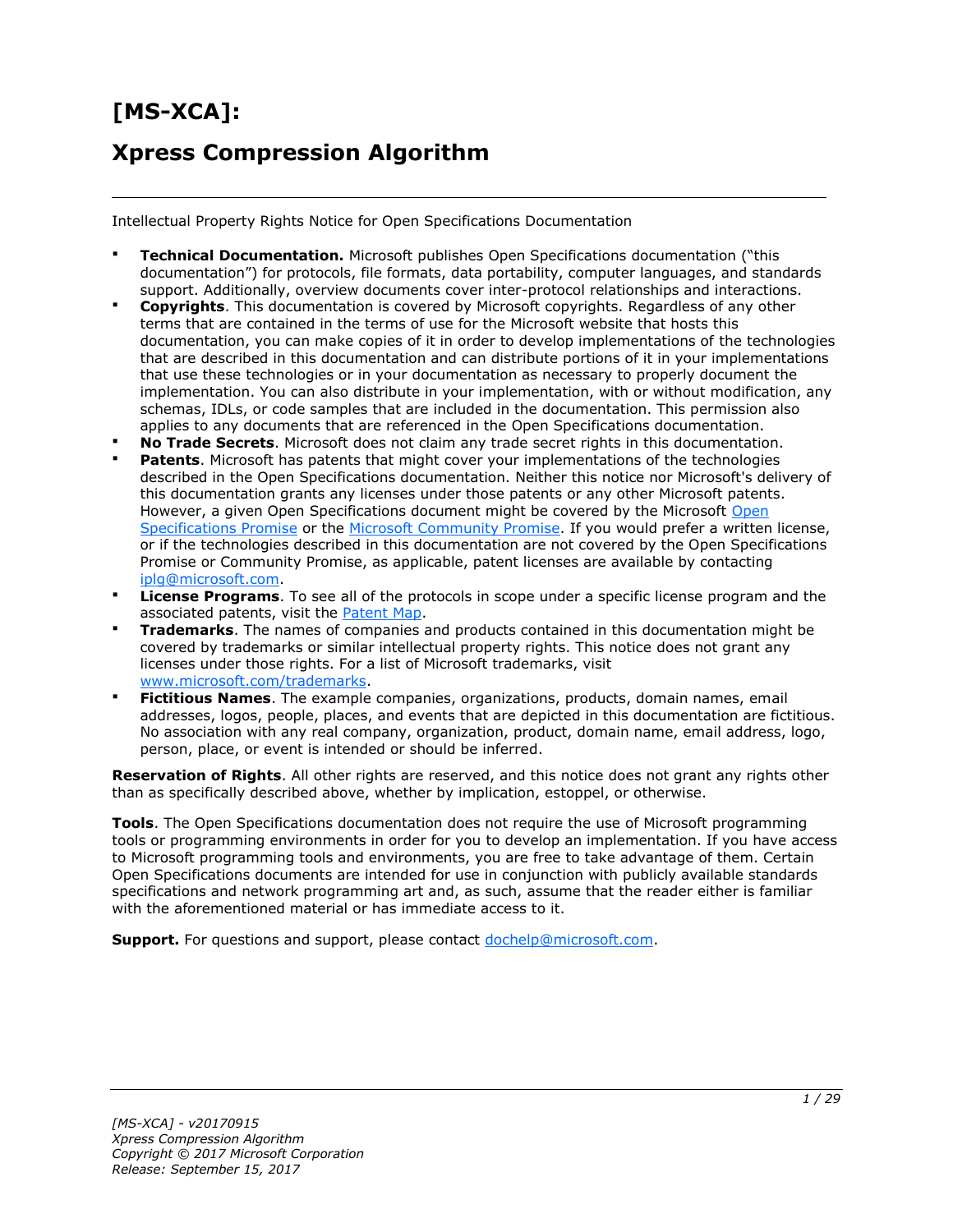# **Revision Summary**

| <b>Date</b> | <b>Revision</b><br><b>History</b> | <b>Revision</b><br><b>Class</b> | <b>Comments</b>                                                                 |  |
|-------------|-----------------------------------|---------------------------------|---------------------------------------------------------------------------------|--|
| 12/16/2011  | 1.0                               | <b>New</b>                      | Released new document.                                                          |  |
| 3/30/2012   | 1.0                               | None                            | No changes to the meaning, language, or formatting of the<br>technical content. |  |
| 7/12/2012   | 1.0                               | None                            | No changes to the meaning, language, or formatting of the<br>technical content. |  |
| 10/25/2012  | 2.0                               | Major                           | Significantly changed the technical content.                                    |  |
| 1/31/2013   | 2.0                               | None                            | No changes to the meaning, language, or formatting of the<br>technical content. |  |
| 8/8/2013    | 2.0                               | None                            | No changes to the meaning, language, or formatting of the<br>technical content. |  |
| 11/14/2013  | 2.1                               | Minor                           | Clarified the meaning of the technical content.                                 |  |
| 2/13/2014   | 2.1                               | None                            | No changes to the meaning, language, or formatting of the<br>technical content. |  |
| 5/15/2014   | 2.1                               | None                            | No changes to the meaning, language, or formatting of the<br>technical content. |  |
| 6/30/2015   | 3.0                               | Major                           | Significantly changed the technical content.                                    |  |
| 10/16/2015  | 3.0                               | None                            | No changes to the meaning, language, or formatting of the<br>technical content. |  |
| 7/14/2016   | 3.0                               | None                            | No changes to the meaning, language, or formatting of the<br>technical content. |  |
| 6/1/2017    | 3.0                               | None                            | No changes to the meaning, language, or formatting of the<br>technical content. |  |
| 9/15/2017   | 4.0                               | Major                           | Significantly changed the technical content.                                    |  |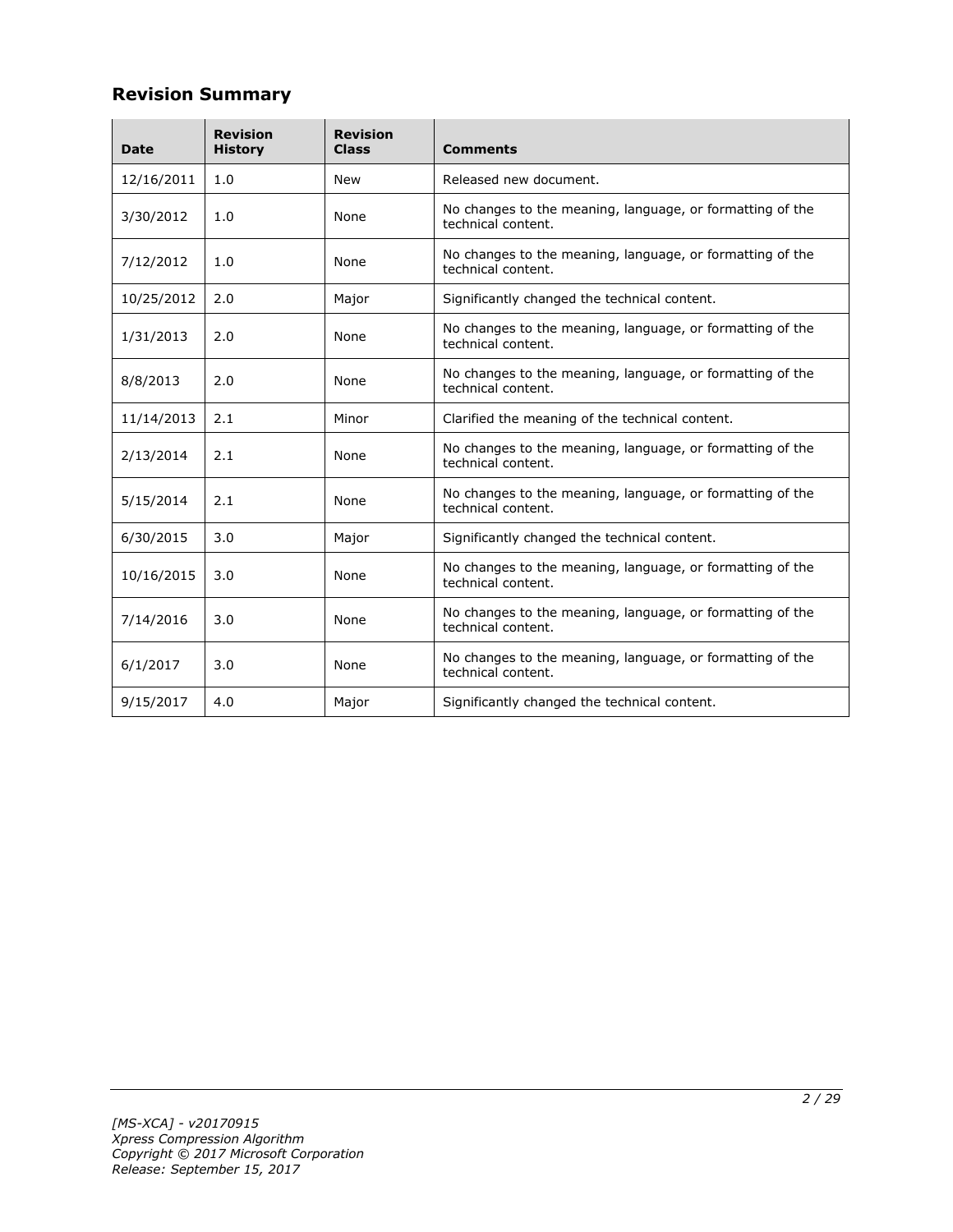# **Table of Contents**

| 1            |              |         |  |
|--------------|--------------|---------|--|
|              | 1.1          |         |  |
|              | 1.2          |         |  |
|              | 1.2.1        |         |  |
|              | 1.2.2        |         |  |
|              | 1.3          |         |  |
|              | 1.4          |         |  |
|              | 1.5          |         |  |
|              | 1.6          |         |  |
| $\mathbf{2}$ |              |         |  |
|              | 2.1          |         |  |
|              | 2.1.1        |         |  |
|              | 2.1.2        |         |  |
|              | 2.1.3        |         |  |
|              | 2.1.4        |         |  |
|              |              | 2.1.4.1 |  |
|              |              | 2.1.4.2 |  |
|              |              | 2.1.4.3 |  |
|              |              |         |  |
|              | 2.2.1        |         |  |
|              | 2.2.2        |         |  |
|              | 2.2.3        |         |  |
|              | 2.2.4        |         |  |
|              | 2.3          |         |  |
|              | 2.3.1        |         |  |
|              | 2.3.2        |         |  |
|              | 2.3.3        |         |  |
|              | 2.3.4        |         |  |
|              | 2.4          |         |  |
|              | 2.4.1        |         |  |
|              | 2.4.2        |         |  |
|              | 2.4.3        |         |  |
|              | 2.4.4<br>2.5 |         |  |
|              | 2.5.1        |         |  |
|              |              | 2.5.1.1 |  |
|              |              | 2.5.1.2 |  |
|              |              | 2.5.1.3 |  |
|              |              | 2.5.1.4 |  |
|              | 2.5.2        |         |  |
|              | 2.5.3        |         |  |
|              | 2.5.4        |         |  |
|              |              |         |  |
|              |              |         |  |
|              | 3.1<br>3.2   |         |  |
|              | 3.3          |         |  |
|              |              |         |  |
|              |              |         |  |
|              | 4.1          |         |  |
|              | 4.2          |         |  |
| 5            |              |         |  |
|              |              |         |  |
| 6            |              |         |  |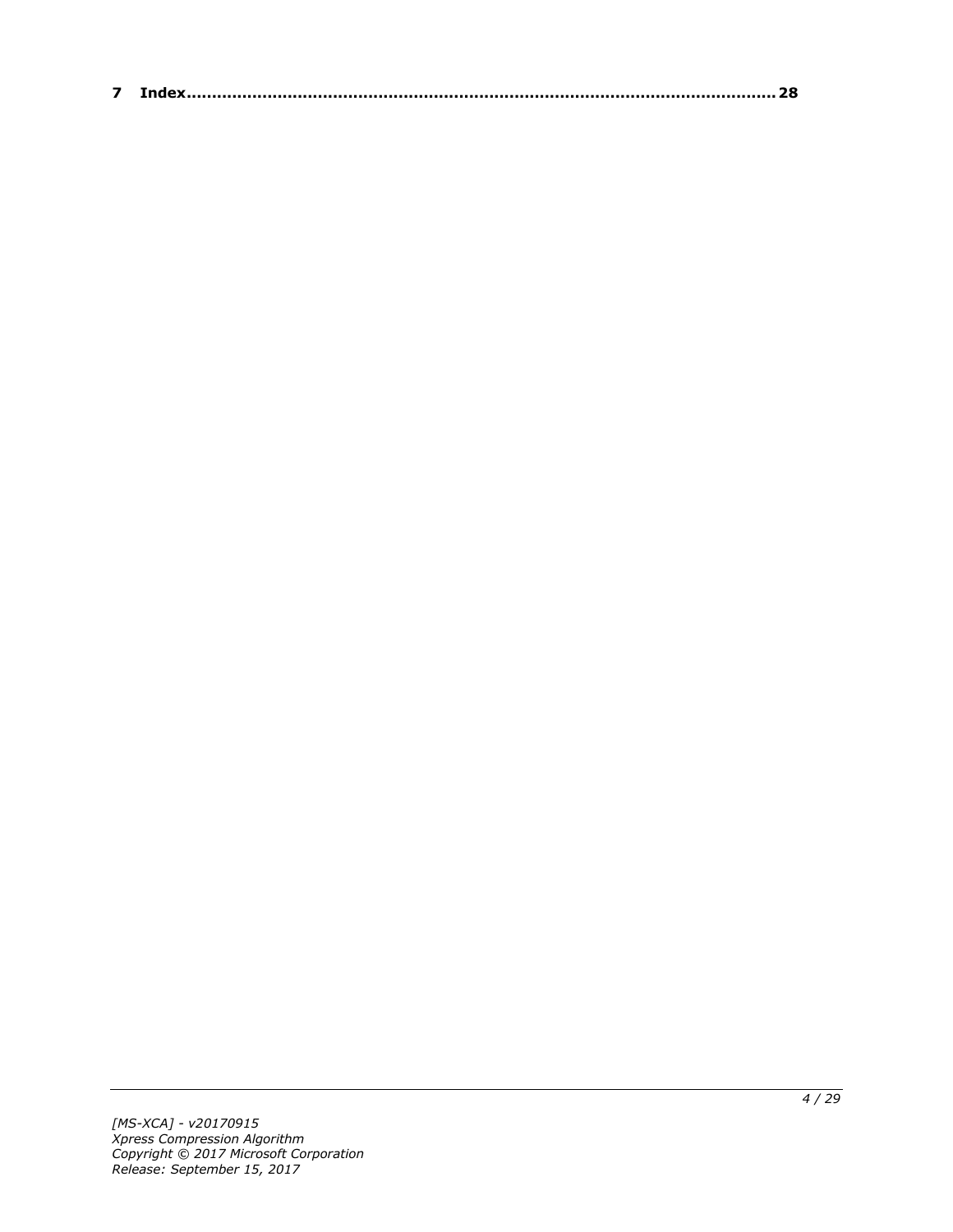# <span id="page-4-0"></span>**1 Introduction**

The Xpress Compression Algorithm has three variants, all designed for speed.

The fastest variant, Plain LZ77, implements the **[LZ77](#page-4-4)** algorithm [\(\[UASDC\]\)](https://go.microsoft.com/fwlink/?LinkId=90549).

A slower variant, LZ77+Huffman, adds a Huffman encoding pass on the LZ77 data.

A third variant, LZNT1, implements LZ77 without the Huffman encoding pass of the second variant, but with an encoding process less complex than Plain LZ77.

Sections 1.6 and 2 of this specification are normative. All other sections and examples in this specification are informative.

### <span id="page-4-1"></span>**1.1 Glossary**

This document uses the following terms:

<span id="page-4-7"></span>**Huffman alphabet**: A set of symbols used in Huffman encoding.

<span id="page-4-8"></span>**Huffman code**: See "prefix code".

<span id="page-4-6"></span>**Huffman codes**: A set of variable-length bit sequences for an alphabet of symbols. In order to provide compression, more frequent symbols are assigned shorter bit sequences. The bottomup Huffman construction process is optimal in the sense that the total length of the data is minimized, given the number of times each symbol occurs.

<span id="page-4-9"></span>**Huffman symbol**: See "prefix code".

- <span id="page-4-4"></span>**LZ77**: A general-purpose compression technique introduced by Lempel and Ziv in 1977. Byte sequences that are the same as previous sequences are replaced by a (length, distance) pair that unambiguously references the earlier sequence.
- <span id="page-4-5"></span>**prefix code**: A type of code system, typically variable-length, having the prefix property, in that no valid code word in the system is a prefix of any other valid code word in the set.
- **MAY, SHOULD, MUST, SHOULD NOT, MUST NOT:** These terms (in all caps) are used as defined in [\[RFC2119\].](https://go.microsoft.com/fwlink/?LinkId=90317) All statements of optional behavior use either MAY, SHOULD, or SHOULD NOT.

# <span id="page-4-2"></span>**1.2 References**

Links to a document in the Microsoft Open Specifications library point to the correct section in the most recently published version of the referenced document. However, because individual documents in the library are not updated at the same time, the section numbers in the documents may not match. You can confirm the correct section numbering by checking the [Errata.](https://go.microsoft.com/fwlink/?linkid=850906)

# <span id="page-4-3"></span>**1.2.1 Normative References**

We conduct frequent surveys of the normative references to assure their continued availability. If you have any issue with finding a normative reference, please contact [dochelp@microsoft.com.](mailto:dochelp@microsoft.com) We will assist you in finding the relevant information.

[IEEE-MRC] Huffman, D.A., "A Method for the Construction of Minimum-Redundancy Codes", Proceedings of the IRE, vol. 40, pp. 1098-1101, September 1952, [http://ieeexplore.ieee.org/xpls/abs\\_all.jsp?arnumber=4051119&tag=1](https://go.microsoft.com/fwlink/?LinkId=227659)

[RFC2119] Bradner, S., "Key words for use in RFCs to Indicate Requirement Levels", BCP 14, RFC 2119, March 1997, [http://www.rfc-editor.org/rfc/rfc2119.txt](https://go.microsoft.com/fwlink/?LinkId=90317)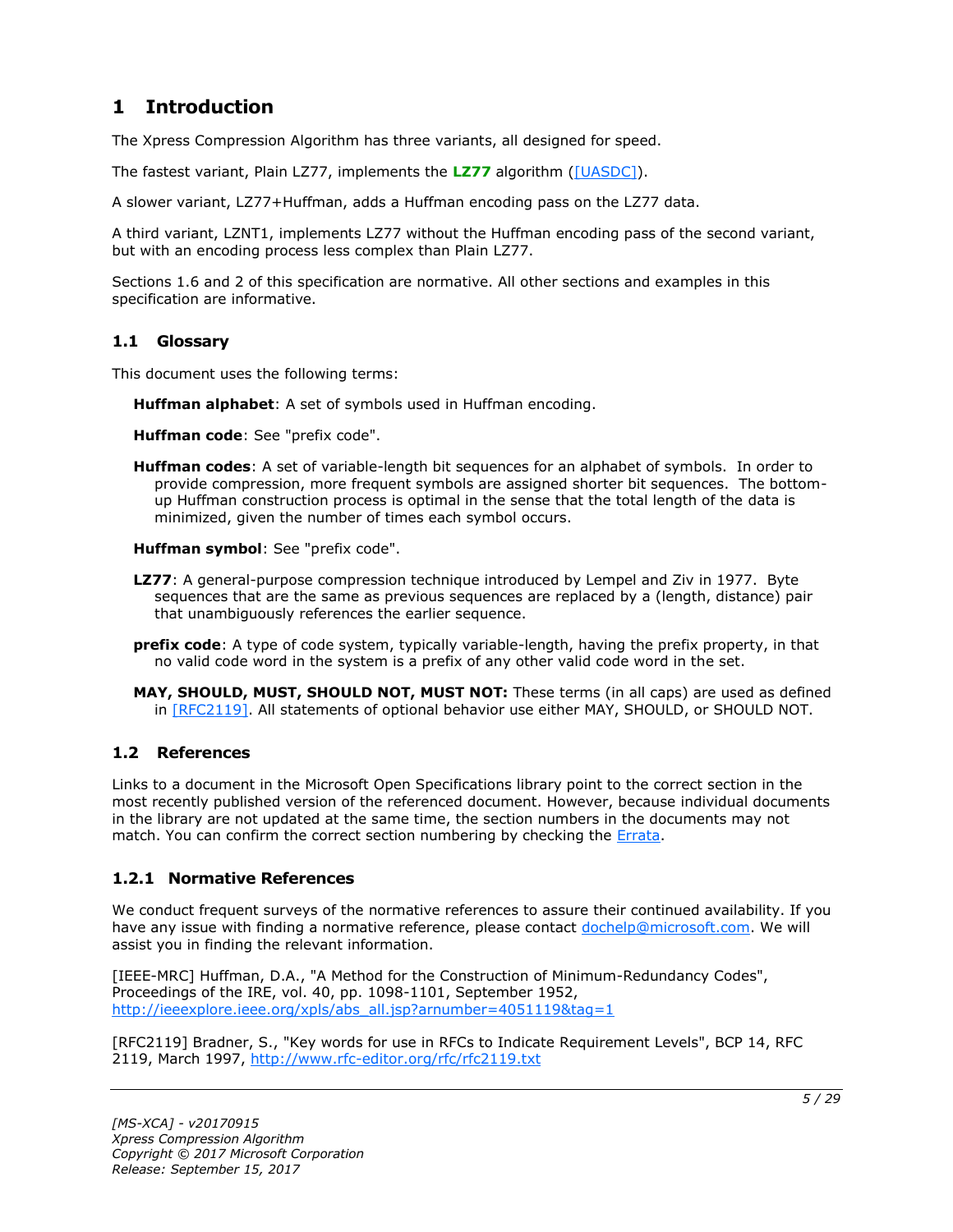[UASDC] Ziv, J. and Lempel, A., "A Universal Algorithm for Sequential Data Compression", May 1977, [http://www.cs.duke.edu/courses/spring03/cps296.5/papers/ziv\\_lempel\\_1977\\_universal\\_algorithm.pdf](https://go.microsoft.com/fwlink/?LinkId=90549)

# <span id="page-5-0"></span>**1.2.2 Informative References**

None.

# <span id="page-5-1"></span>**1.3 Overview**

This algorithm efficiently compresses data that contain repeated byte sequences. It is not designed to compress image, audio, or video data. Between the trade-offs of compressed size and CPU cost, it heavily emphasizes low CPU cost.

# <span id="page-5-2"></span>**1.4 Relationship to Protocols and Other Algorithms**

This algorithm does not depend on any other algorithms or protocols. It is a compression method designed to have minimal CPU overhead for compression and decompression. A protocol that depends on this algorithm would typically need to transfer significant amounts of data that cannot be easily precompressed by another algorithm having a better compression ratio.

# <span id="page-5-3"></span>**1.5 Applicability Statement**

This algorithm is appropriate for any protocol that transfers large amounts of easily compressible textlike data, such as HTML, source code, or log files. Protocols use this algorithm to reduce the number of bits transferred.

# <span id="page-5-4"></span>**1.6 Standards Assignments**

None.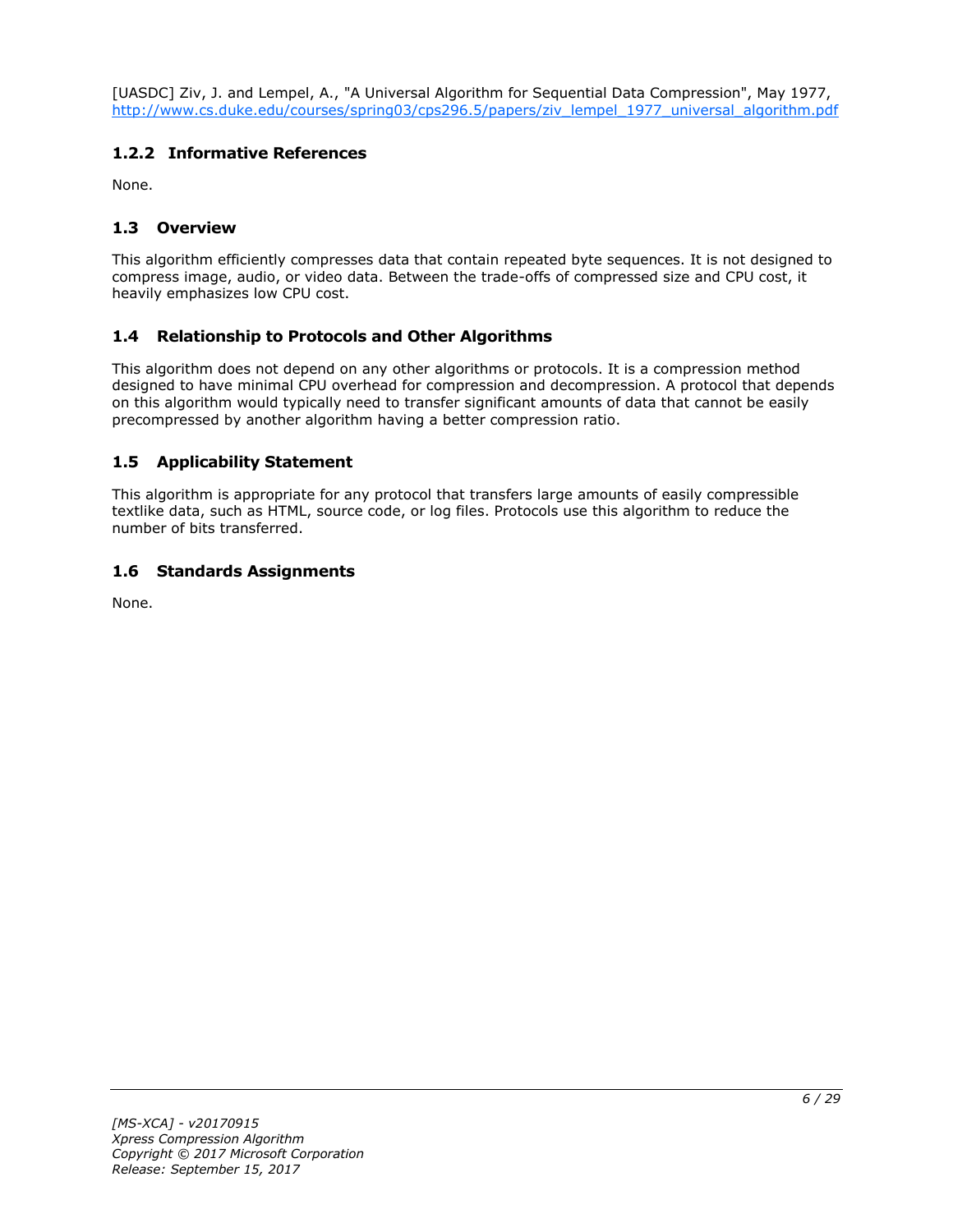# <span id="page-6-0"></span>**2 Algorithm Details**

# <span id="page-6-1"></span>**2.1 LZ77+Huffman Compression Algorithm Details**

The overall compression algorithm for the Huffman **[IEEE-MRC]** variant can be divided into three stages, which are performed in this order:

- 1. Perform **LZ77** (**[UASDC]**) compression to generate an intermediate compressed buffer.
- 2. Construct canonical **Huffman codes**.
- 3. Process the intermediate **LZ77** data, and re-encode it in a Huffman-based bit stream.

The algorithm cannot start Huffman encoding until it has computed the **Huffman codes**, and it cannot compute the **Huffman codes** until it knows the frequency of each symbol in the **Huffman alphabet**. To compute these frequencies, the algorithm first performs the **LZ77** phase. For efficiency, the algorithm SHOULD store the **LZ77** output so that the final phase does not have to recompute it.

The final compression format consists of two parts:

- The first 256 bytes indicate the bit length of each of the 512 **Huffman symbol**s (see **[prefix](#page-4-5)  [code](#page-4-5)**).
- The remainder of the data is a sequence of **Huffman symbol**s, along with match lengths and distances.

The **Huffman alphabet** consists of 512 symbols, each with a numeric value in the range 0-511. The symbols 0-255 represent literal values that correspond to raw byte values as opposed to matches. The symbols 256-511 represent **matches** or **references** indicating that the next several bytes are the same as some bytes that previously occurred in the data. Each match consists of two encoded integers: a length and a distance. When the decoding method encounters a match symbol, the original data is reconstructed by copying <length> bytes from the position in its previously decompressed data of  $\leq$ [decompression cursor] – [match distance]>.

# <span id="page-6-2"></span>**2.1.1 Abstract Data Model**

None.

# <span id="page-6-3"></span>**2.1.2 Initialization**

None.

# <span id="page-6-4"></span>**2.1.3 Processing Rules**

None.

#### <span id="page-6-5"></span>**2.1.4 Phases**

#### <span id="page-6-6"></span>**2.1.4.1 LZ77 Phase**

This phase processes each byte of the input data and produces two outputs: the intermediate **LZ77** (**[UASDC]**) encoding of flags, literals, and matches; and the frequency of each symbol in the **Huffman alphabet**.

The following flowchart shows how the **LZ77** phase works.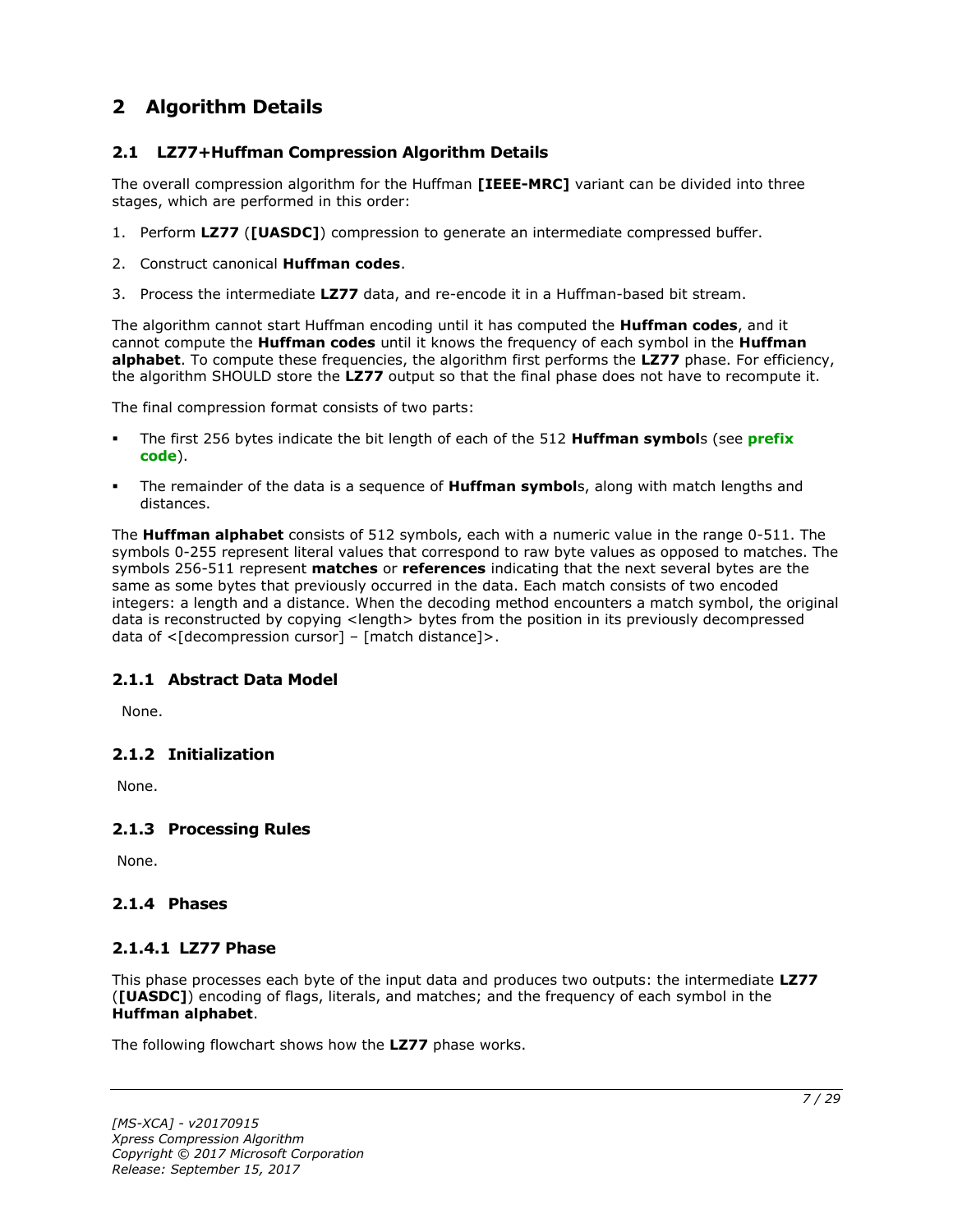

#### **Figure 1: LZ77 phase**

The **hash table** is an array of pointers to previous positions in the input buffer. It is used to find matches, as follows:

```
HashValue = HashThreeBytes(InputBuffer[CurrentPosition],
                            InputBuffer[CurrentPosition+1],
                           InputBuffer[CurrentPosition+2]);
PotentialMatch = HashTable[HashValue];
HashTable[HashValue] = CurrentPosition;
```
*[MS-XCA] - v20170915 Xpress Compression Algorithm Copyright © 2017 Microsoft Corporation Release: September 15, 2017*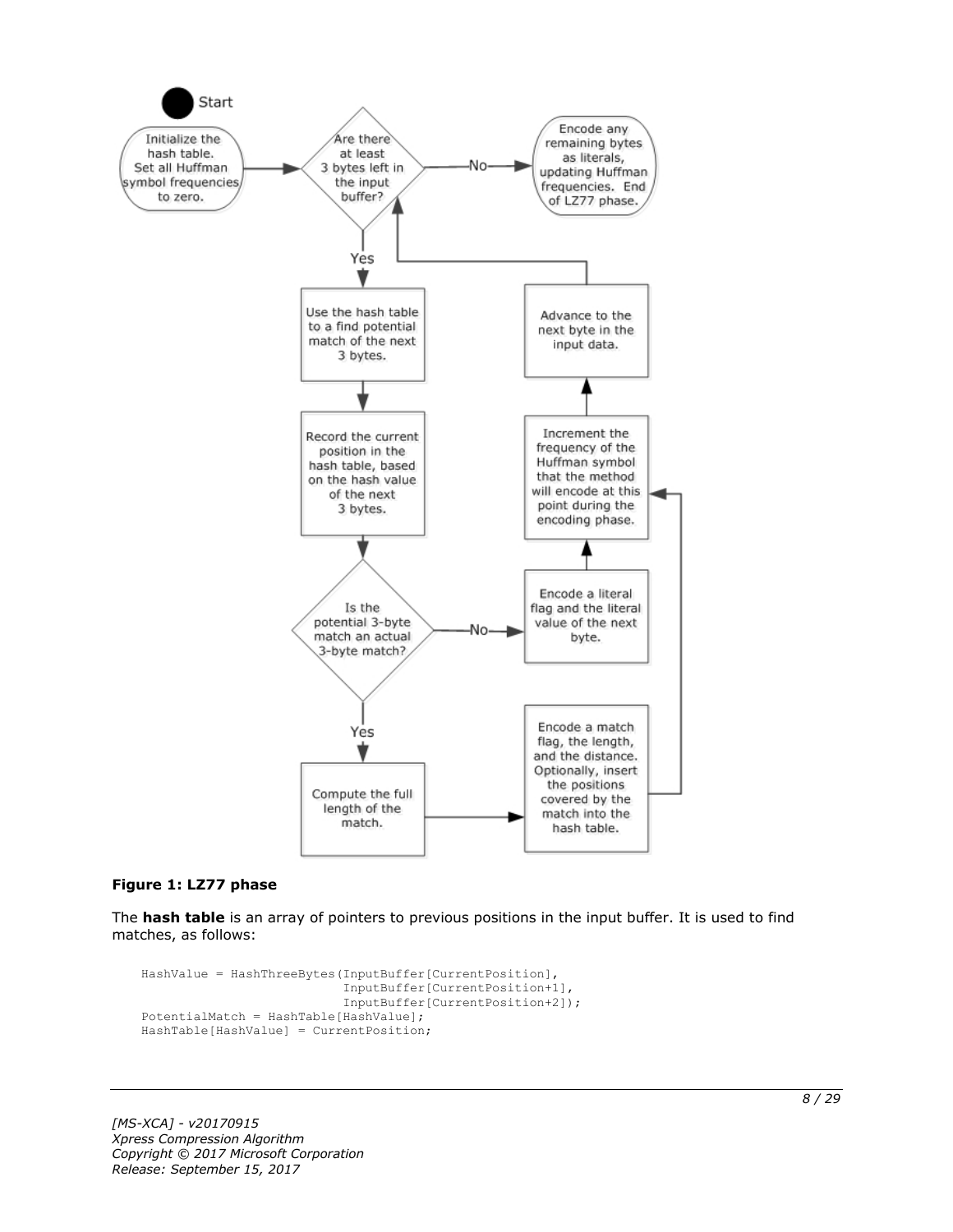The **HashThreeBytes** function SHOULD be quick to compute and provide a small number of collisions.

If the additional CPU cost is justified, the algorithm SHOULD be extended to search for longer matches than those provided by the basic **hash table**. This can be achieved with more **hash table**s, **tree**s, or a **chained hash table**. Finding longer matches generally results in smaller compressed data but requires more time for the compression method to execute.

The intermediate compression format that is produced in this phase SHOULD be designed for quick encoding and decoding, and it SHOULD be small enough to guarantee its fit in a temporary buffer that is only slightly larger than the input buffer. The algorithm will be more efficient if it is not necessary to check whether the temporary buffer has sufficient space.

The intermediate compression format SHOULD use bitmasks grouped in 32-bit values to represent the literal or match flags. Also, literal values SHOULD be stored as simple bytes in the intermediate stream. Matches SHOULD be encoded in sizes that are guaranteed to be less than or equal to their lengths.

For example, a 3-byte match could use 1 byte for its length and 2 bytes for its distance. Much longer matches SHOULD be encoded with a 2-byte distance and a special length value (such as 0xFF) indicating that the full length is encoded in the next 2 or 4 bytes.

During the **LZ77** phase, the algorithm SHOULD count the frequencies of the **Huffman symbol**s it will later encode. The **Huffman symbol** for each literal or match is computed in the following way.

- For literals, the Huffman symbol index is the value of the literal (ranging from 0 to 255, inclusive).
- For matches, the **Huffman symbol** is computed from the length and distance by using the following code, in which GetHighBit(Distance) is defined as the bit index of the highest set bit in the binary representation of the distance.

```
If (Lenqth - 3) < 15HuffmanSymbol = 256 + (Length - 3) + (16 * GetHighBit(Distance))Else
    HuffmanSymbol = 256 + 15 + (16 * \text{GetHighBit}(\text{Distance}))
```
Note that this definition assumes that *Distance* is greater than 0, and this is a valid assumption in this context.

| <b>Distance</b> | <b>Binary representation</b> | GetHighBit(Distance) |
|-----------------|------------------------------|----------------------|
|                 | 0001                         | 0                    |
|                 | 0010                         |                      |
|                 | 0101                         |                      |
|                 | 0111                         |                      |

The following table provides examples of **GetHighBit** calculations.

The **GetHighBit** function SHOULD be efficiently computed with a precomputed 256-byte table.

```
If Distance < 256
    DistanceHighBit = PrecomputedHighBitTable[Distance]
Else (assuming Distance \langle (1 \langle 16))
    DistanceHighBit = 8 + PrecomputedHighBitTable[Distance >> 8]
```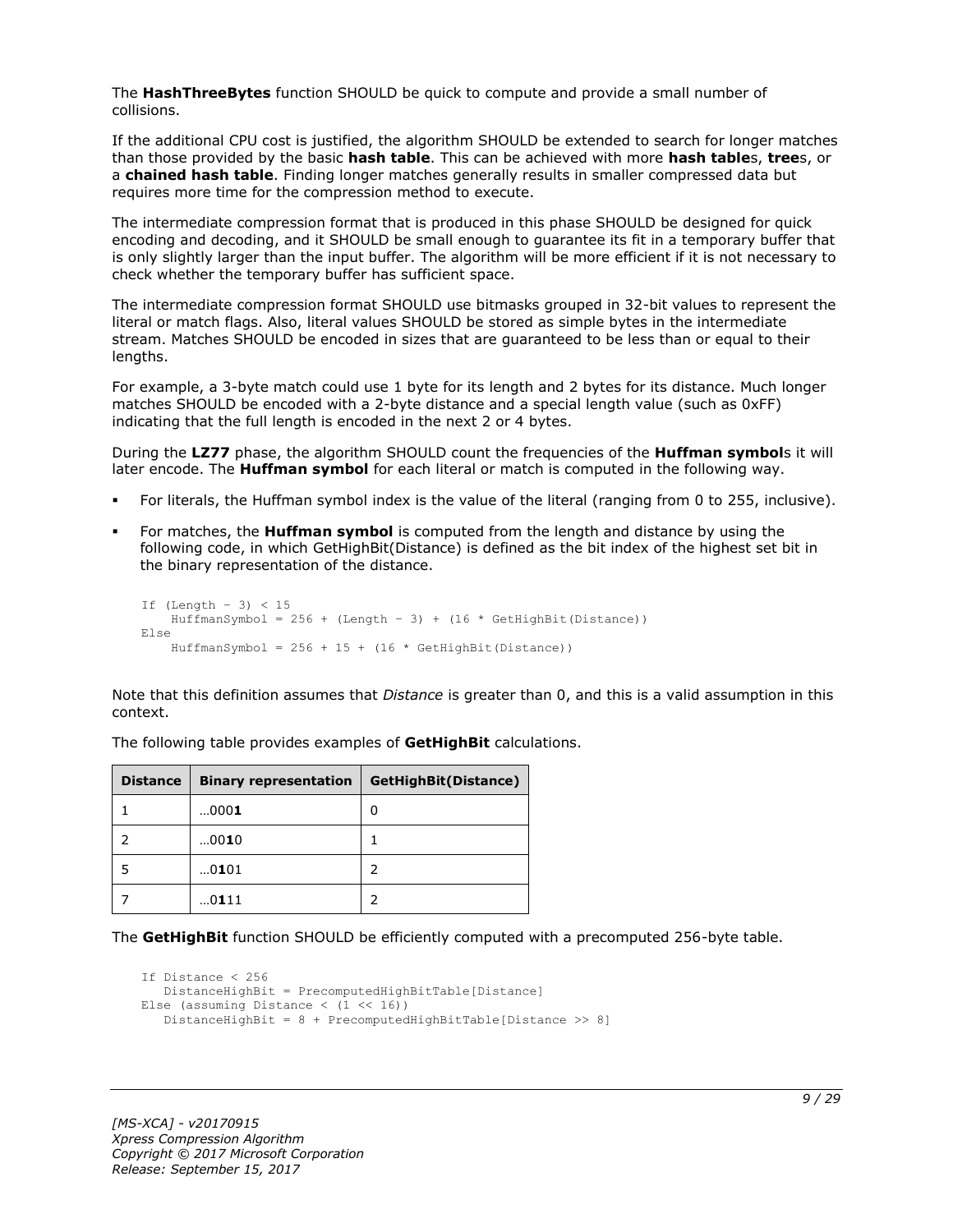# <span id="page-9-0"></span>**2.1.4.2 Huffman Code Construction Phase**

This phase computes canonical **[Huffman codes](#page-4-6)** from the symbol counts generated by the **[LZ77](#page-4-4)** [\(\[UASDC\]\)](https://go.microsoft.com/fwlink/?LinkId=90549) phase. For each of the 512 symbols in the **[Huffman alphabet](#page-4-7)**, this phase computes the bit sequence that is used to encode the symbol. These codes are reconstructed by the decompression algorithm from the bit length of each symbol. The codes are canonical because they depend only on the bit length of the symbol, not the precise symbol count. This encoding saves space because bit lengths require fewer bits to store (4 bits per symbol) than exact counts (16 bits per symbol).

An additional requirement of this phase comes from the way the bit lengths are stored in the compressed data: each bit length is stored in 4 bits, so no bit length can be longer than 15 (a **length** of zero means that the symbol does not occur).

The following flowchart illustrates the length-limited canonical **[Huffman code](#page-4-8)** construction method.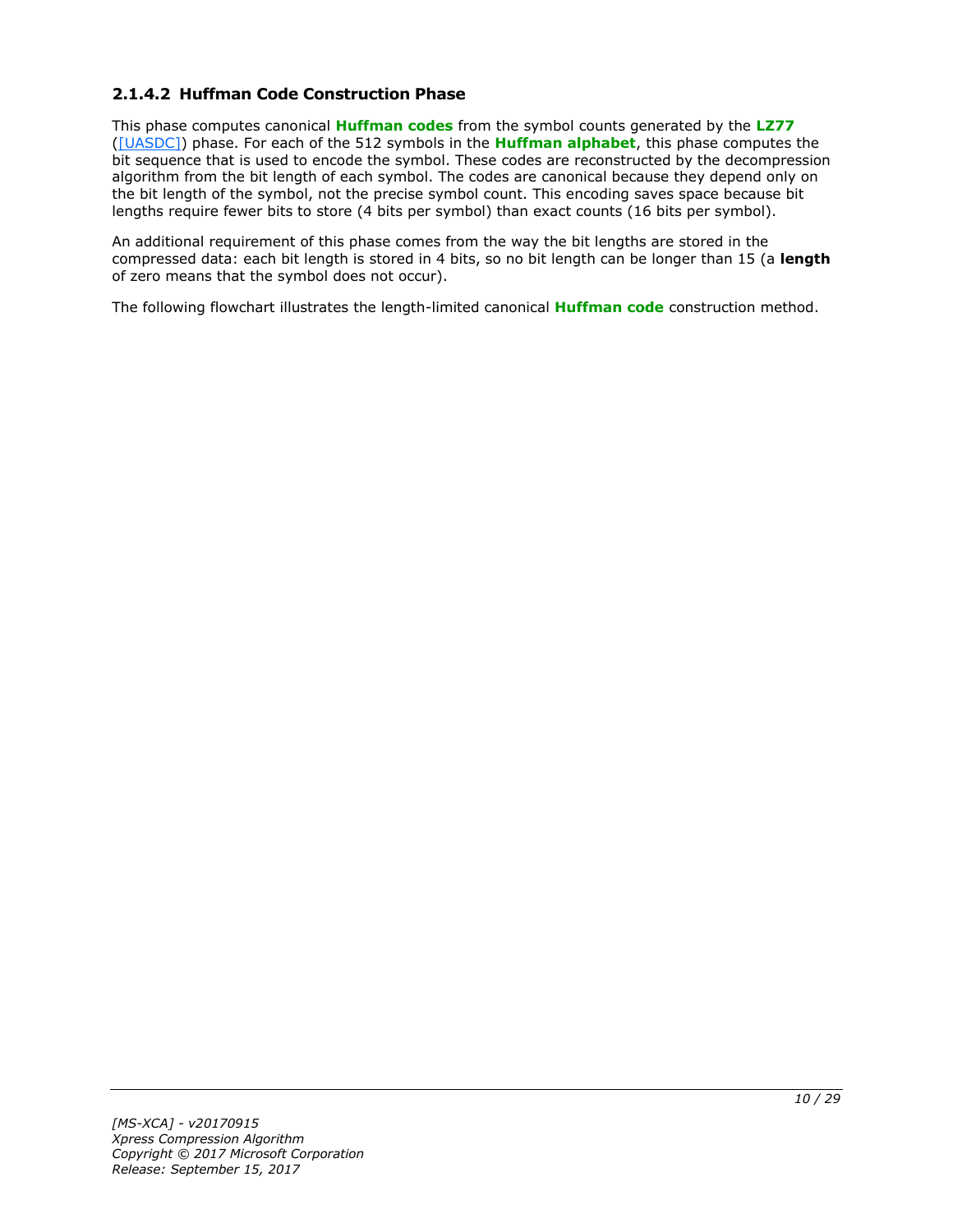

**Figure 2: Length-limited canonical Huffman code construction method.**

# <span id="page-10-0"></span>**2.1.4.3 Final Encoding Phase**

In the final encoding phase, the algorithm processes the intermediate encoding of literals and matches generated by the **[LZ77](#page-4-4)** [\(\[UASDC\]\)](https://go.microsoft.com/fwlink/?LinkId=90549) phase. It re-encodes each literal and match using the canonical **[Huffman codes](#page-4-6)**, but first it encodes the **[Huffman symbol](#page-4-9)** bit lengths.

Each symbol bit length is encoded with 4 bits. Bit lengths for even-valued symbols are stored in the lower 4 bits of the bytes, whereas bit lengths for odd-valued symbols are stored in the higher 4 bits.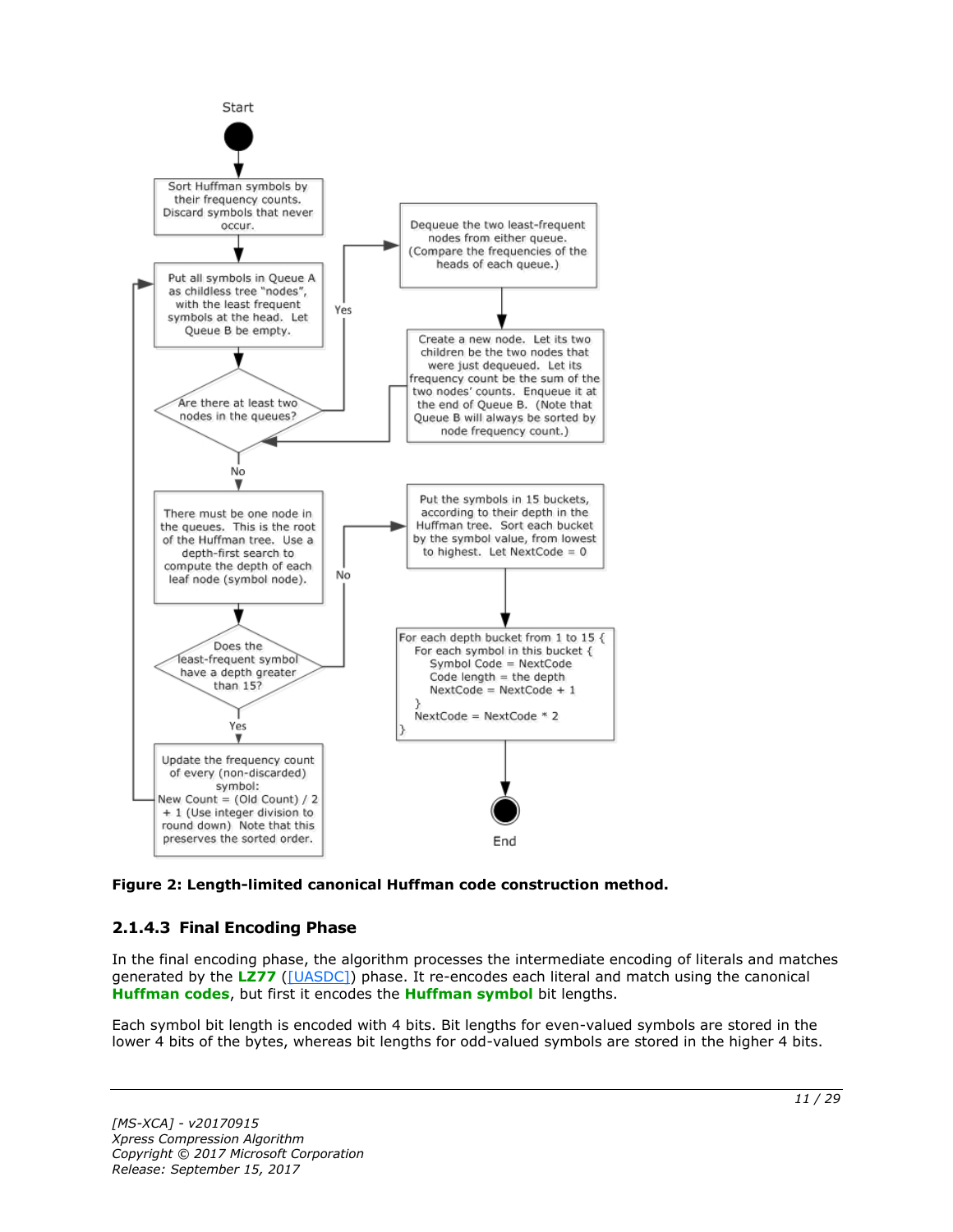For example, if the bit lengths of symbols 0, 1, 2, and 3 were 5, 6, 7, and 8, respectively, the first 2 bytes of the output buffer would be  $0 \times 65$  0x87. The Huffman [\[IEEE-MRC\]](https://go.microsoft.com/fwlink/?LinkId=227659) construction process guarantees that each bit length fits in 4 bits. Symbols that are never used, and therefore have no **[Huffman code](#page-4-8)**, have the special value of zero.

Because there are 512 Huffman symbols, and the format stores two lengths per byte, this part of the output data will always be exactly 256 bytes.

Following the 256-byte table, the format encodes the sequence of literals and matches. Literals are distinguished from matches by the value of the Huffman symbol: symbol values less than 256 are literals, whereas symbols greater than 255 are matches. Most matches require more bits to fully encode the distance and the length.

As explained in section  $2.1.4.1$ , the match symbol value encodes the length of the match (up to 17) and the bit index of the highest set bit in the distance. If this bit index is, for example, 3, the decompression function can determine that the distance is at least 1000 (1000 binary, or 8 decimal) and at most 1111 (1111 binary, or 15 decimal). It can also compute that 3 more bits of information are required to determine the exact distance. Therefore, the encoder encodes the lower 3 bits of the distance directly in the output bit stream (which is also used to encode the variable-length Huffman codes). In general, the encoder explicitly encodes the lower <GetHighBit(Distance) > bits immediately following the match's Huffman symbol.

The encoder is required to process match lengths longer than 17. If the length is less than 18, the decoder can determine it directly from the match symbol by taking the lower 4 bits and adding 3. A lower-four-bits value of 15 is a special case that means the length is at least 18, and the full length is encoded with more bits. Unlike the extra-distance bits, the extra-length bits are not encoded seamlessly in the **Huffman** bit stream. Longer lengths are encoded with an extra byte in the output, and if that is not enough, an additional 2 bytes. The location of these extra bytes is such that, if the decompression function reads the **Huffman** bit stream in 2-byte chunks, these extra bytes are the next bytes that the decompression function will read.

Some implementations of the decompression algorithm expect an extra symbol to mark the end of the data. For example, certain implementations fail during decompression if the Huffman symbol 256 is not found after the actual data. For this reason, the encoding algorithm appends this symbol and increments the count of symbol 256 before the Huffman codes are constructed.

Note that match distances cannot be larger than 65,535, and match lengths cannot be longer than 65,538. The LZ77 phase is implemented to ensure that match lengths and distances do not exceed these values.

The following pseudocode demonstrates the encoding method.

```
Write the 256-byte table of symbol bit lengths
While there are more literals or matches to encode
       If the next thing is a literal
         WriteBits(SymbolLength[LiteralValue], SymbolCode[LiteralValue])
    Else // the next thing is a match
         Extract the length and distance of the match
        MatchSymbolValue = 256 + min(Length - 3, 15) + (16 * GetHighBit(Distance)) WriteBits(SymbolLength[MatchSymbolValue], SymbolCode[MatchSymbolValue])
        If (Length - 3) \geq 15
            WriteByte(min(Length - 3 - 15, 255))
            If (Length - 3 - 15) >= 255
                WriteTwoBytes(Length – 3)
         WriteBits(GetHighBit(Distance), Distance – (1 << GetHighBit(Distance)))
WriteBits(SymbolLength[256], SymbolCode[256])
FlushBits()
```
The **WriteBits**, **WriteByte**, **WriteTwoBytes**, and **FlushBits** functions implicitly use five variables, which are initialized as follows: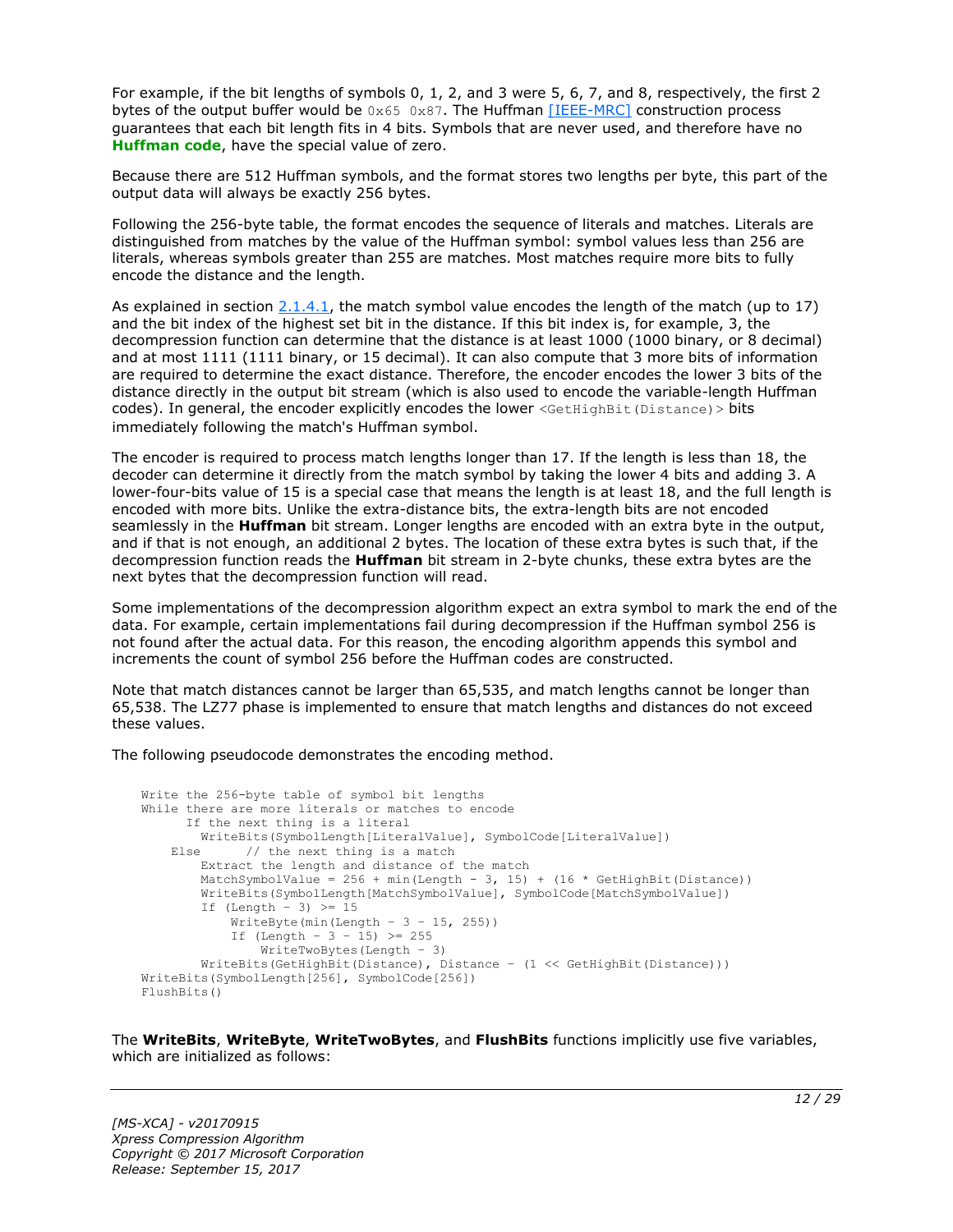```
FreeBits = 16
NextWord = 0OutputPosition1 = OutputBufferPointer + 256
OutputPosition2 = OutputBufferPointer + 258 
OutputPosition = OutputBufferPointer + 260
```
The following pseudocode shows the implementation of the functions. Note that a complete implementation must also include bounds checks to ensure that nothing is written beyond the output buffer.

```
WriteBits (NumberOfBitsToWrite, BitsToWrite)
     If FreeBits >= NumberOfBitsToWrite
         FreeBits = FreeBits – NumberOfBitsToWrite
         NextWord = (NextWord << NumberOfBitsToWrite) + BitsToWrite
     Else
         NextWord = (NextWord << FreeBits)
         NextWord = NextWord + (BitsToWrite >> (NumberOfBitsToWrite – FreeBits))
         FreeBits = FreeBits – NumberOfBitsToWrite
         Write (NextWord & 0xFF) to OutputPosition1
         Write (NextWord >> 8) to OutputPosition1 + 1
         OutputPosition1 = OutputPosition2
         OutputPosition2 = OutputPosition
         Advance OutputPosition by 2 bytes
         FreeBits = FreeBits + 16
         NextWord = BitsToWrite
End
WriteByte (ByteToWrite)
    Write ByteToWrite to OutputPosition
     Advance OutputPosition by 1 byte
End
WriteTwoBytes (BytesToWrite)
     Write (BytesToWrite & 0xFF) to OutputPosition
     Write (BytesToWrite >> 8) to OutputPosition + 1
    Advance OutputPosition by 2 bytes
End
FlushBits ()
     NextWord <<= FreeBits
     Write (NextWord & 0xFF) to OutputPosition1
     Write (NextWord >> 8) to OutputPosition1 + 1
       Write a 16-bit value of zero to OutputPosition2
     The final compressed size is the value of OutputPosition
End
```
#### <span id="page-12-0"></span>**2.2 LZ77+Huffman Decompression Algorithm Details**

#### <span id="page-12-1"></span>**2.2.1 Abstract Data Model**

None.

# <span id="page-12-2"></span>**2.2.2 Initialization**

None.

# <span id="page-12-3"></span>**2.2.3 Processing Rules**

None.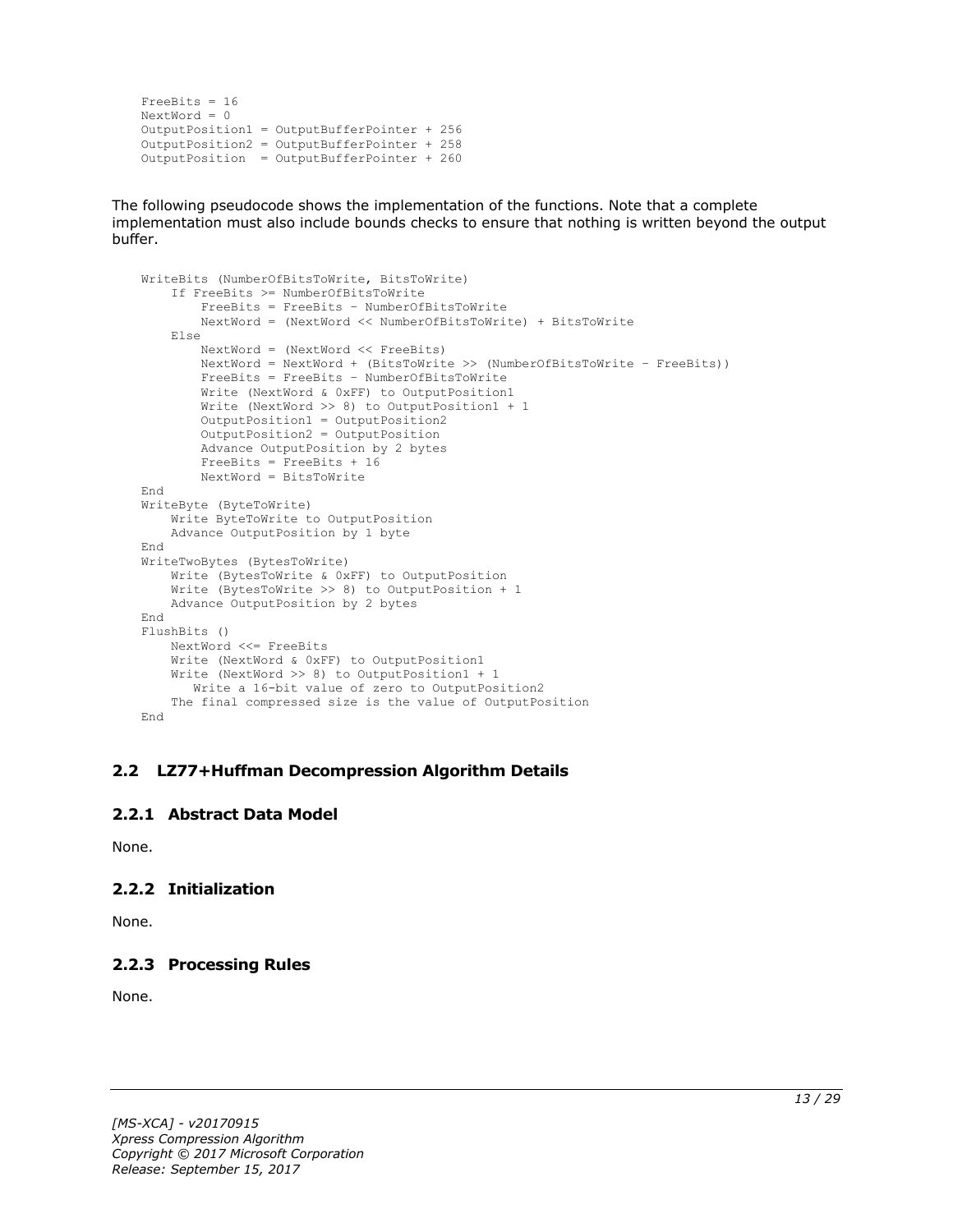#### <span id="page-13-0"></span>**2.2.4 Processing**

The decompression algorithm uses the 256-byte Huffman table to reconstruct the canonical Huffman [\[IEEE-MRC\]](https://go.microsoft.com/fwlink/?LinkId=227659) representations of each symbol. Next, the Huffman stream of **[LZ77](#page-4-4)** [\(\[UASDC\]\)](https://go.microsoft.com/fwlink/?LinkId=90549) literals and matches is decoded to reproduce the original data.

The following method can be used to construct a decoding table. The decoding table will have 2^15 entries because 15 is the maximum bit length permitted by the Xpress Compression Algorithm for a **[Huffman code](#page-4-8)**. If a symbol has a bit length of X, it has 2^(15 – X) entries in the table that point to its value. The order of symbols in the table is sorted by bit length (from low to high), and then by symbol value (from low to high). These requirements represent the agreement of canonicalness with the compression end of the algorithm. The following pseudocode shows the table construction method:

```
CurrentTableEntry = 0
For BitLength = 1 to 15
     For Symbol = 0 to 511
         If the encoded bit length of Symbol equals BitLength
            EntryCount = (1 \ll (15 - \text{BitLength})) Repeat EntryCount times
                 If CurrentTableEntry >= 2^15
                     The compressed data is not valid. Return with error.
                 DecodingTable[CurrentTableEntry] = Symbol
                 CurrentTableEntry = CurrentTableEntry + 1
If CurrentTableEntry does not equal 2^15
     The compressed data is not valid. Return with error.
```
A valid implementation MUST use a method that provides results equivalent to those of the preceding table-based method to construct a data structure for decoding canonical **[Huffman codes](#page-4-6)**. An implementation MAY use this simple table-based method, but SHOULD use a faster method.

The compression stream is designed to be read in (mostly) 16-bit chunks, with a 32-bit register maintaining at least the next 16 bits of input. This strategy allows the code to seamlessly handle the bytes for long match lengths, which would otherwise be awkward. The following pseudocode demonstrates this method.

```
Build the decoding table
CurrentPosition = 256 // start at the end of the Huffman table
NextBits = Read16Bits(InputBuffer + CurrentPosition)
CurrentPosition += 2
NextBits <<= 16
NextBits |= Read16Bits(InputBuffer + CurrentPosition)
CurrentPosition += 2
ExtraBits = 16Loop until a terminating condition
    Next15Bits = NextBits \gg (32 - 15)
     HuffmanSymbol = DecodingTable[Next15Bits]
     HuffmanSymbolBitLength = the bit length of HuffmanSymbol, from the table in
                              the input buffer
     NextBits <<= HuffmanSymbolBitLength
     ExtraBits -= HuffmanSymbolBitLength
     If ExtraBits < 0
         NextBits |= Read16Bits(InputBuffer + CurrentPosition) << (-ExtraBits)
         ExtraBits += 16
         CurrentPosition += 2
     If HuffmanSymbol < 256
        Output the byte value HuffmanSymbol to the output stream.
     Else If HuffmanSymbol == 256 and
             the entire input buffer has been read and
             the expected decompressed size has been written to the output buffer
         Decompression is complete. Return with success.
     Else
         HuffmanSymbol = HuffmanSymbol - 256
```
*[MS-XCA] - v20170915 Xpress Compression Algorithm Copyright © 2017 Microsoft Corporation Release: September 15, 2017*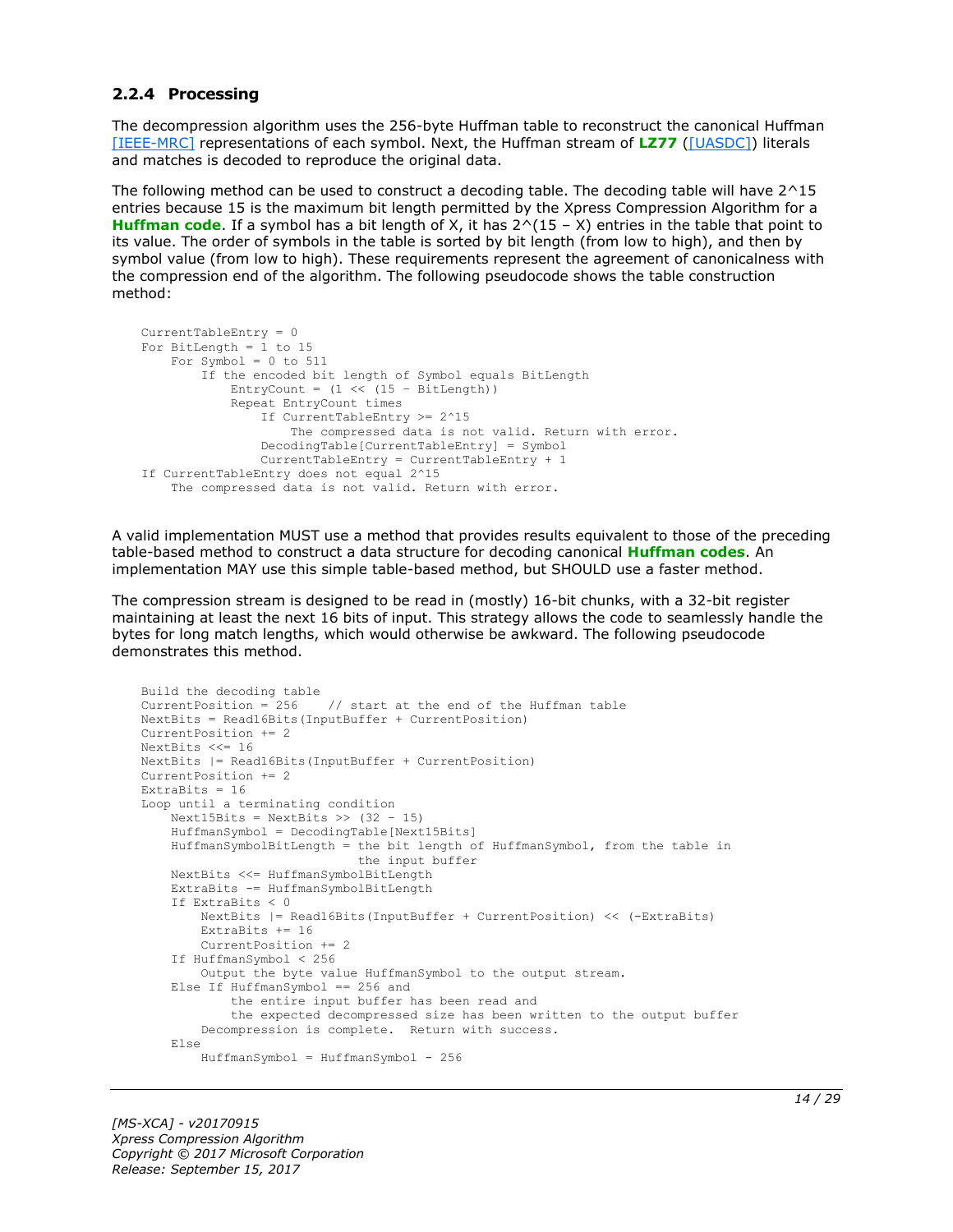```
 MatchLength = HuffmanSymbol mod 16
 MatchOffsetBitLength = HuffmanSymbol / 16
 If MatchLength == 15
    MatchLength = ReadByte(InputBuffer + CurrentPosition)
     CurrentPosition += 1
     If MatchLength == 255
        MatchLength = Read16Bits(InputBuffer + CurrentPosition)
         CurrentPosition += 2
         If MatchLength < 15
             The compressed data is invalid. Return error.
       MatchLength = MatchLength - 15
     MatchLength = MatchLength + 15
 MatchLength = MatchLength + 3
 MatchOffset = NextBits >> (32 – MatchOffsetBitLength)
 MatchOffset += (1 << MatchOffsetBitLength)
 NextBits <<= MatchOffsetBitLength
 ExtraBits -= MatchOffsetBitLength
 If ExtraBits < 0
    Read the next 2 bytes the same as the preceding (ExtraBits < 0) case
For i = 0 to MatchLength - 1
     Output OutputBuffer[CurrentOutputPosition – MatchOffset + i]
```
An implementation MUST also generate an error indicating that the compressed data is not valid in the event of an improper memory access outside the buffer.

Note that the match-copying loop copies 1 byte at a time and cannot use the standard library functions **memcpy** or **memove**. A sequence of bytes such as aaaaaa can be encoded like this: [literal: "a"][match: offset=1, length=5]. In other words, the match length can be greater than the match offset, and this necessitates the 1-byte-at-a-time copying strategy.

### <span id="page-14-0"></span>**2.3 Plain LZ77 Compression Algorithm Details**

#### <span id="page-14-1"></span>**2.3.1 Abstract Data Model**

None.

#### <span id="page-14-2"></span>**2.3.2 Initialization**

None.

#### <span id="page-14-3"></span>**2.3.3 Processing Rules**

None.

#### <span id="page-14-4"></span>**2.3.4 Processing**

The fastest variant of the Xpress Compression Algorithm avoids the cost of the Huffman [IEEE-MRC] pass by encoding the LZ77 [\[UASDC\]](https://go.microsoft.com/fwlink/?LinkId=90549) literals and matches in a simple way. The encoding process is similar to the method described in section  $2.1.4.1$ , with the key difference that the largest match offset it can encode is 8192 instead of the 65535 limit of the Huffman format. The literal or match flags are encoded in 32-bit chunks. Literals are encoded with a simple byte value. Matches are encoded with a 16-bit value, where the high 13 bits represent the offset and the low 3 bits represent the length. Long lengths are encoded with an additional 4 bits, then 8 bits, and then 16 bits. The following pseudocode provides an outline of the encoding method.

```
Flags = 0 // this is a 32-bit integer value
Fla<sub>0</sub>Count = 0
FlagOutputPosition = 0
```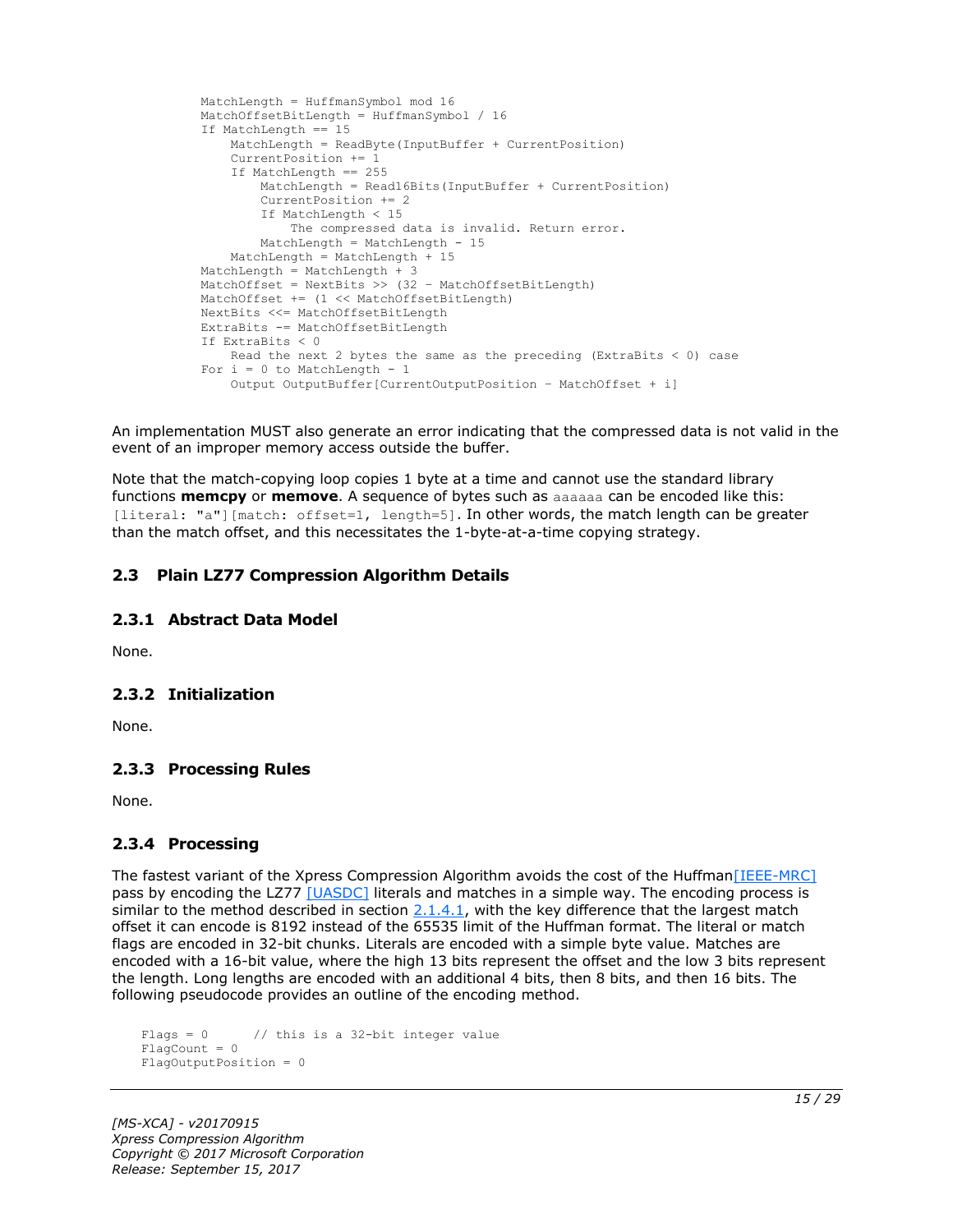```
OutputPosition = 4
InputPosition = 0
LastLengthHalfByte = 0
While InputPosition has not reached the end of the input buffer
     Try to find a match with a length of at least 3 (see section 2.1.4.1)
    The match must be within the last 8,192 bytes (MatchOffset \leq 2^13)
     If no match was found or InputPosition + 2 is beyond the input buffer
         Copy 1 byte from InputPosition to OutputPosition. Advance both.
         Flags <<= 1
        FlagCount = FlagCount + 1 If FlagCount == 32
            Write the 32-bit value Flags to FlagOutputPosition
             FlagCount = 0
             FlagOutputPosition = OutputPosition
             OutputPosition += 4
     Else // a valid match was found
         Let MatchLength and MatchOffset describe the match
         MatchLength = MatchLength – 3
         MatchOffset = MatchOffset – 1
         MatchOffset <<= 3
        MatchOffset | = min(MatchLength, 7) Write the 16-bit value MatchOffset to OutputPosition
         OutputPosition += 2
         If MatchLength >= 7
             MatchLength -= 7
             If LastLengthHalfByte == 0
                 LastLengthHalfByte = OutputPosition
                Write the byte value min(MatchLength, 15) to OutputPosition
                 OutputPosition += 1
             Else
                 OutputBuffer[LastLengthHalfByte] |= min(15, MatchLength) << 4
                LastLengthHalfByte = 0
             If MatchLength >= 15
                 MatchLength -= 15
                 Write the byte value min(MatchLength, 255) to OutputPosition
                 OutputPosition += 1
                If MatchLength >= 255
                     MatchLength += 15 + 7
                    Write the 2-byte value MatchLength to OutputPosition
                     OutputPosition += 2
        Flags = (Flags << 1) | 1 FlagCount = FlagCount + 1
         If FlagCount == 32
             Write the 32-bit value Flags to FlagOutputPosition
            FlaqCount = 0
             FlagOutputPosition = OutputPosition
             OutputPosition += 4
         Advance InputPosition to the first byte that was not in the match
Endwhile
Flags <<= (32 – FlagCount)
Flags |= (1 \lt\lt (32 - \text{FlagCount})) - 1Write the 32-bit value Flags to FlagOutputPosition
The final compressed size is the value of OutputPosition
```
# <span id="page-15-0"></span>**2.4 Plain LZ77 Decompression Algorithm Details**

#### <span id="page-15-1"></span>**2.4.1 Abstract Data Model**

None.

# <span id="page-15-2"></span>**2.4.2 Initialization**

None.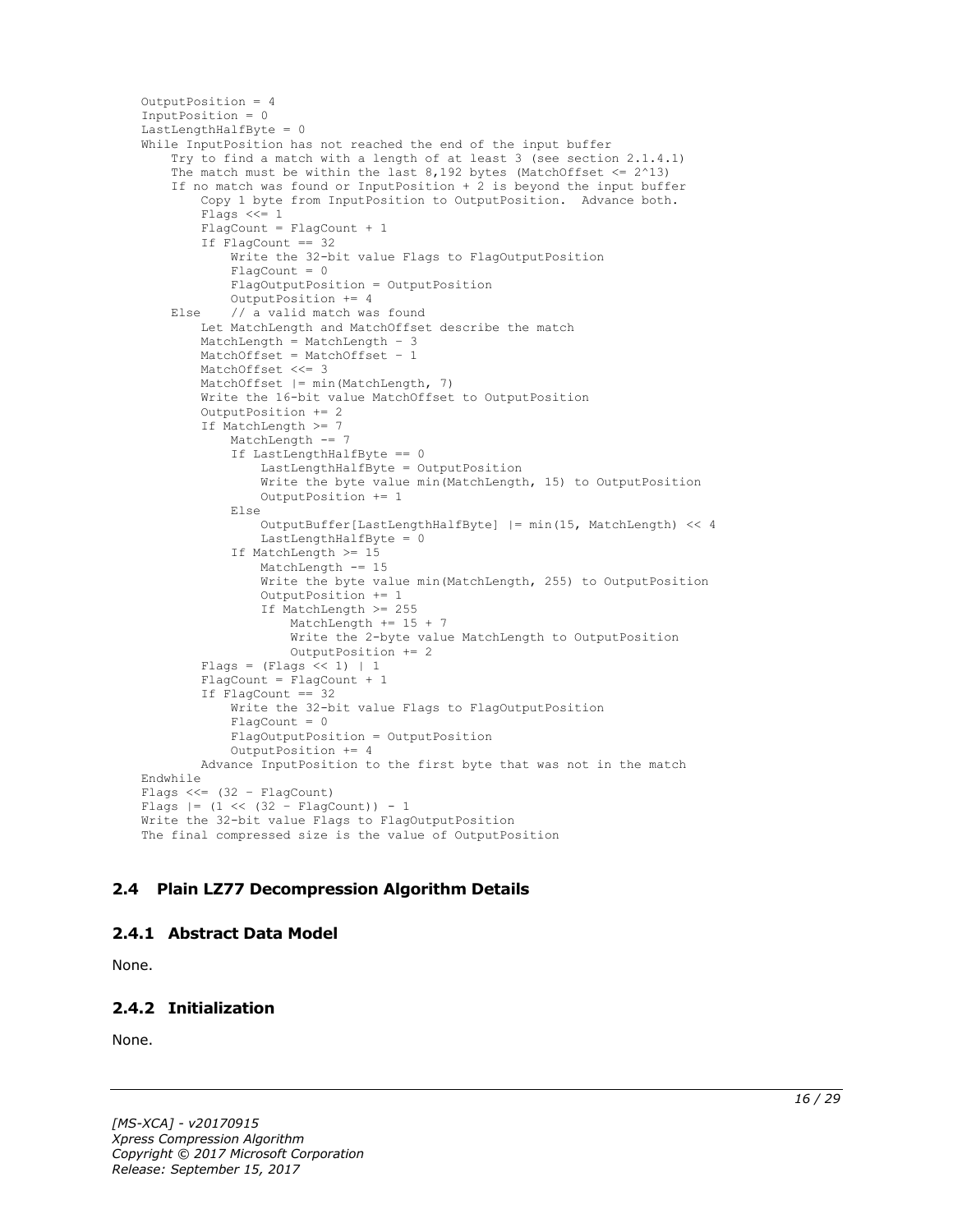#### <span id="page-16-0"></span>**2.4.3 Processing Rules**

None.

#### <span id="page-16-1"></span>**2.4.4 Processing**

This section provides the decompression method corresponding to the compression method that is described in section [2.3.](#page-14-0) The basic structure is to decode each flag, which indicates whether the next item is a literal or a match. Literals are copied directly from the input buffer to the output buffer. Matches are decoded into a (length, offset) pair that is used to copy data from earlier in the output buffer. If the code that follows reads or writes outside the provided buffers at any time, an implementation MUST return an error indicating that the compressed buffer is invalid. Note that the match-copying loop copies 1 byte at a time and cannot use the standard library functions **memcpy** or **memmove**. A sequence of bytes such as aaaaaa can be encoded as follows:

```
[literal: "a"][match: offset=1, length=5]
```
The **match length** can be greater than the **match offset**, and this necessitates the 1-byte-at-a-time copying strategy shown in the following pseudocode.

```
BufferedFlags = 0
BufferedFlagCount = 0
InputPosition = 0
OutputPosition = 0
LastLengthHalfByte = 0Loop until break instruction or error
     If BufferedFlagCount == 0
         BufferedFlags = read 4 bytes at InputPosition
         InputPosition += 4
         BufferedFlagCount = 32
     BufferedFlagCount = BufferedFlagCount – 1
    If (BufferedFlags & (1 \leq \text{BufferedFlagCount})) == 0
         Copy 1 byte from InputPosition to OutputPosition. Advance both.
     Else
         If InputPosition == InputBufferSize
             Decompression is complete. Return with success.
         MatchBytes = read 2 bytes from InputPosition
         InputPosition += 2
        MatchLength = MatchBytes mod 8
        MatchOffset = (MatchBytes / 8) + 1 If MatchLength == 7
             If LastLengthHalfByte == 0
                 MatchLength = read 1 byte from InputPosition
                 MatchLength = MatchLength mod 16
                LastLengthHalfByte = InputPosition
                 InputPosition += 1
             Else
                 MatchLength = read 1 byte from LastLengthHalfByte position
                 MatchLength = MatchLength / 16
                LastLengthHalfByte = 0
             If MatchLength == 15
                 MatchLength = read 1 byte from InputPosition
                 InputPosition += 1
                 If MatchLength == 255
                     MatchLength = read 2 bytes from InputPosition
                    InputPosition += 2
                    If MatchLength < 15 + 7
                       Return error.
                    MatchLength == (15 + 7)
                MathLength += 15 MatchLength += 7
        MatchLength += 3
        For i = 0 to MatchLength - 1
```
*[MS-XCA] - v20170915 Xpress Compression Algorithm Copyright © 2017 Microsoft Corporation Release: September 15, 2017*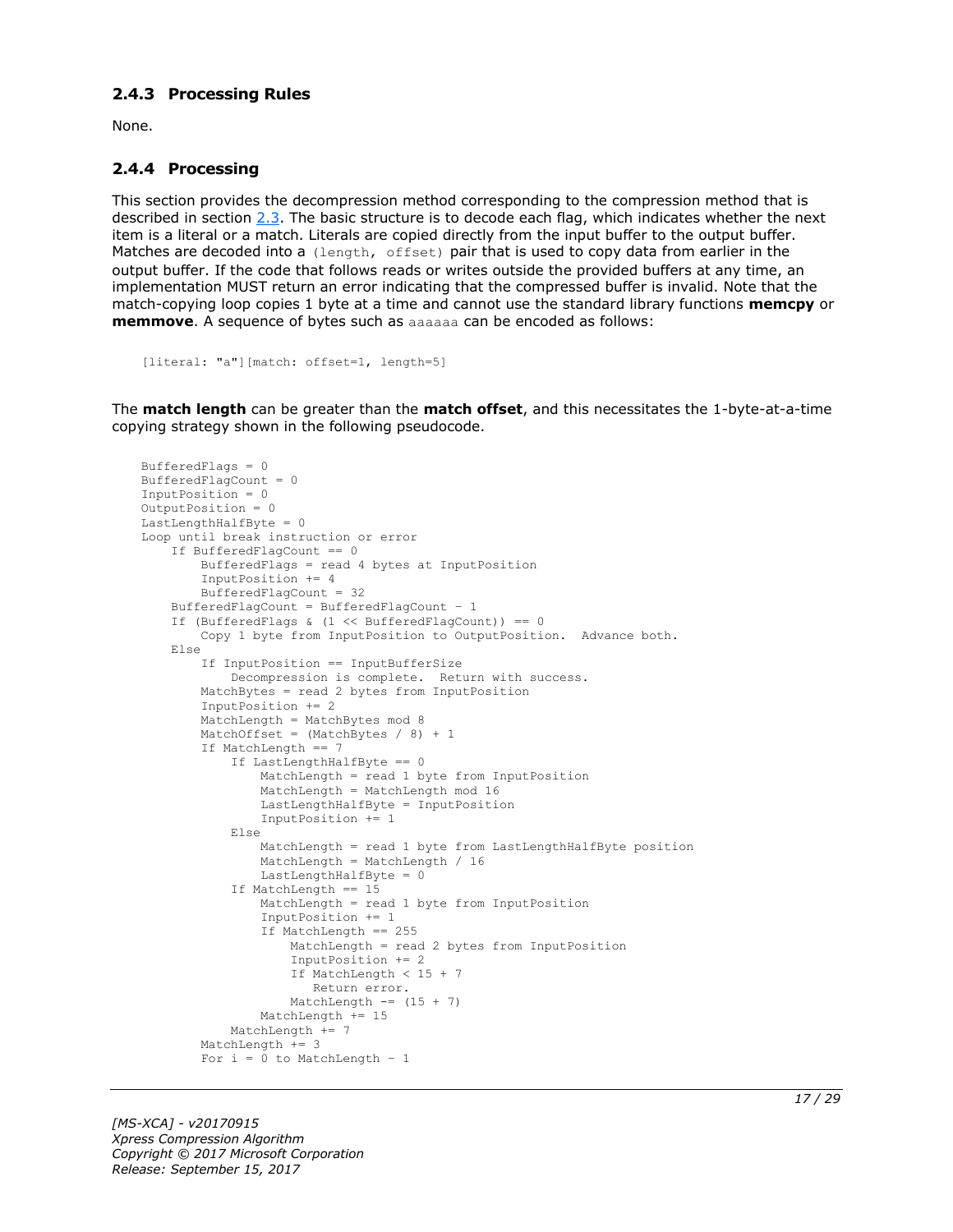```
 Copy 1 byte from OutputBuffer[OutputPosition – MatchOffset]
 OutputPosition += 1
```
# <span id="page-17-0"></span>**2.5 LZNT1 Algorithm Details**

The LZNT1 algorithm employs a grammar common to LZ77 variants, making use of LZ77 [\[UASDC\]](https://go.microsoft.com/fwlink/?LinkId=90549) literals and matches and using the characteristic processing. The LZNT1 algorithm is comparable to the Plain LZ77 variant, which implements the features of LZ77 through a specialized buffer format as specified in section [2.3](#page-14-0) and section [2.4.](#page-15-0) Key differences between the "plain" and LZNT1 variants include the following:

- LZNT1 uses a less complex process to encode lengths.
- LZNT1 varies the number of bits used to encode length and distance, whereas the sizes of the Plain LZ77-encoded fields are fixed.
- LZNT1 groups flags in bytes; Plain LZ77 groups them in 4-byte DWORDs.
- The LZNT1 buffer is structured as a series of chunks that can be independently decompressed.

#### <span id="page-17-1"></span>**2.5.1 Abstract Data Model**

This section describes a conceptual model of possible data organization that an implementation maintains to participate in this algorithm. The described organization is provided to facilitate the explanation of how the algorithm behaves. This document does not mandate that implementations adhere to this model as long as their external behavior is consistent with that described in this document.

The following elements are specific to this algorithm.

- **Chunks:** Segments of data that are compressed, uncompressed, or that denote the end of the buffer.
- **Chunk header:** The header for a compressed or uncompressed chunk of data.
- **Flag bytes:** A bit flag whose bits, read from low order to high order, specify the formats of the data elements that follow. For example, bit 0 corresponds to the first data element, bit 1 to the second, and so on. If the bit corresponding to a data element is set, the element is a 2-byte compressed word; otherwise, it is a 1-byte literal value.
- **Flag group:** A flag byte followed by zero or more data elements, each of which is a single literal byte or a 2-byte compressed word.

#### <span id="page-17-2"></span>**2.5.1.1 Buffer Format**

The LZNT1 algorithm relies on the use of a specific buffer format in its implementation of LZ77. The compression algorithm produces a buffer format of the following grammatical structure:

```
<Buffer> ::= <Chunk> <Buffer> | <Chunk>
<Chunk> ::= <Compressed_chunk> | 
             <Uncompressed_chunk> |
             End_of_buffer
<Uncompressed_chunk> ::= Chunk_header Uncompressed_data
<Compressed chunk> ::= Chunk header <Flag_group>
<Flag_group> ::= <Flag_data> <Flag_group> | <Flag_data>
<Flag_data> ::=
    Flag byte <Data> <Data> <Data> <Data> <Data> <Data> <Data> <Data> <Data> <Data>
```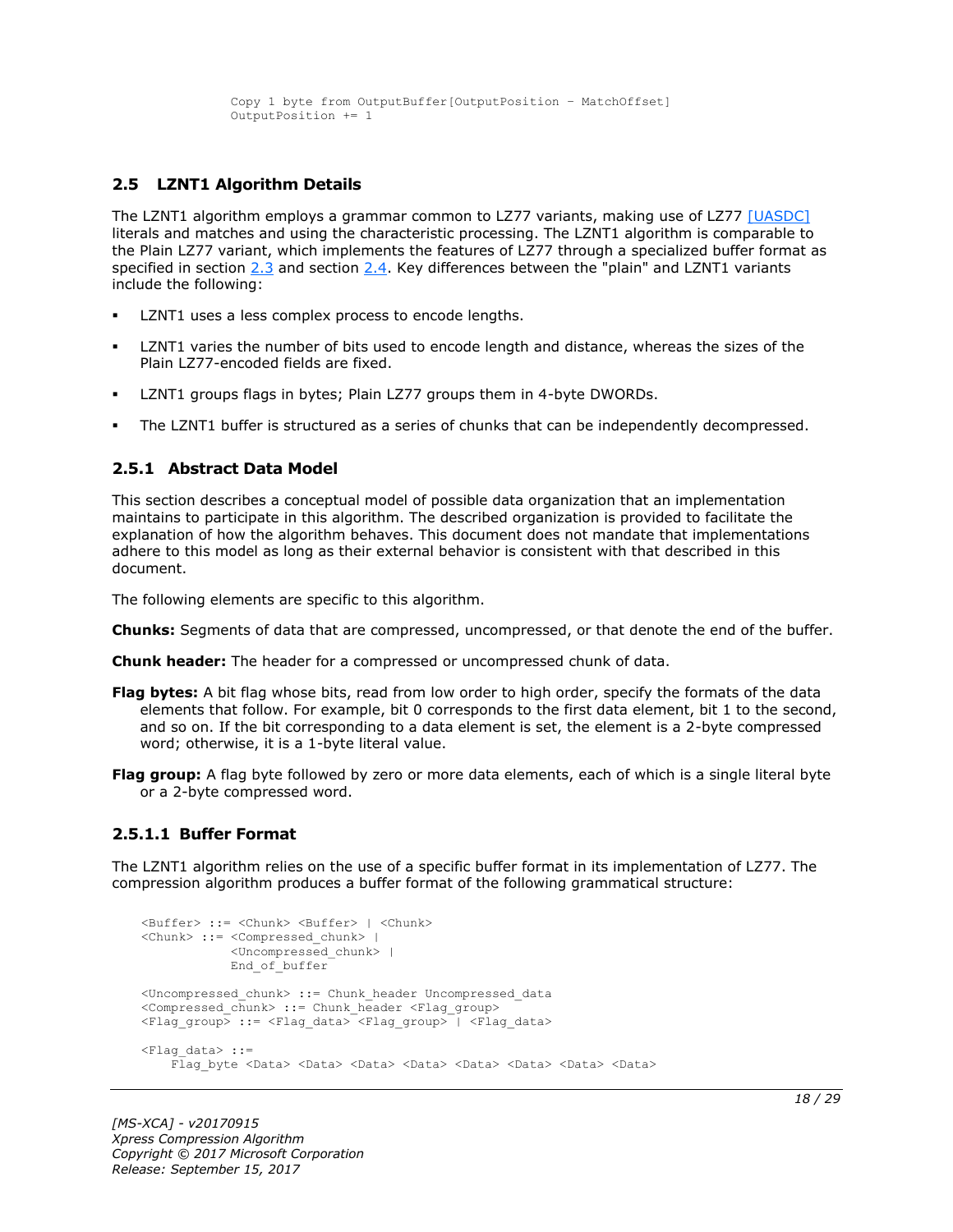```
 | Flag_byte <Data> <Data> <Data> <Data> <Data> <Data> <Data>
   | Flag_byte <Data> <Data> <Data> <Data> <Data> <Data>
   | Flag_byte <Data> <Data> <Data> <Data> <Data>
   | Flag_byte <Data> <Data> <Data> <Data>
   | Flag_byte <Data> <Data> <Data> 
   | Flag_byte <Data> <Data>
   | Flag_byte <Data> 
<Data> ::= Literal | Compressed_word
```
A compressed data buffer consists of one or more **chunks**. A chunk is either compressed, uncompressed, or it denotes the end of the buffer. If the chunk is uncompressed, it contains a **chunk header** followed by uncompressed data; if it is compressed, it contains a chunk header followed by a series of one or more pieces of flagged data. Finally, a piece of flagged data consists of a **flag byte** that is followed by no more than 8 individual data elements.

The following sections describe the structure of each of these grammatical elements, including constraints on their usage that are not expressed in the raw grammar.

# <span id="page-18-0"></span>**2.5.1.2 Buffers and Chunks**

A compressed buffer consists of a series of one or more compressed output **chunks**. Each chunk begins with a 16-bit header.

If both bytes of the header are 0, the header is an *End\_of\_buffer* terminal that denotes the end of the compressed data stream.

Otherwise, the header MUST be formatted as follows:

- Bit 15 indicates whether the chunk contains compressed data.
- Bits [14:12] contain a signature indicating the format of the subsequent data.
- Bits [11:0] contain the size of the compressed chunk, minus three bytes.

Bit 15 indicates whether the chunk contains compressed data. If this bit is zero, the **chunk header** is followed by uncompressed literal data. If this bit is set, the next byte of the chunk is the beginning of a *Flag\_group* nonterminal that describes some compressed data.

Bits 14 down to 12 contain a signature value. This value MUST always be 3 (unless the header denotes the end of the compressed buffer).

Bits 11 down to 0 contain the size of the compressed chunk minus three bytes. This size otherwise includes the size of any metadata in the chunk, including the chunk header. If the chunk is uncompressed, the total amount of uncompressed data therein can be computed by adding 1 to this value (adding 3 bytes to get the total chunk size, then subtracting 2 bytes to account for the chunk header).

The *End\_of\_buffer* character is not required to terminate the compressed buffer. The character is used, however, if space allows. For example, given 20 kilobytes (KB) of uncompressed data and a 10 KB buffer to contain the compressed data, if the size of the compressed data (including metadata) is exactly 10 KB, the capacity of the buffer has been met. In such a case, the *End\_of\_buffer* terminal is not written.

Because the presence of this terminal is not guaranteed, the size of the compressed data MUST be known before data in this format is decompressed.

If an *End\_of\_buffer* terminal is added, the size of the final compressed data is considered not to include the size of the *End\_of\_buffer* terminal.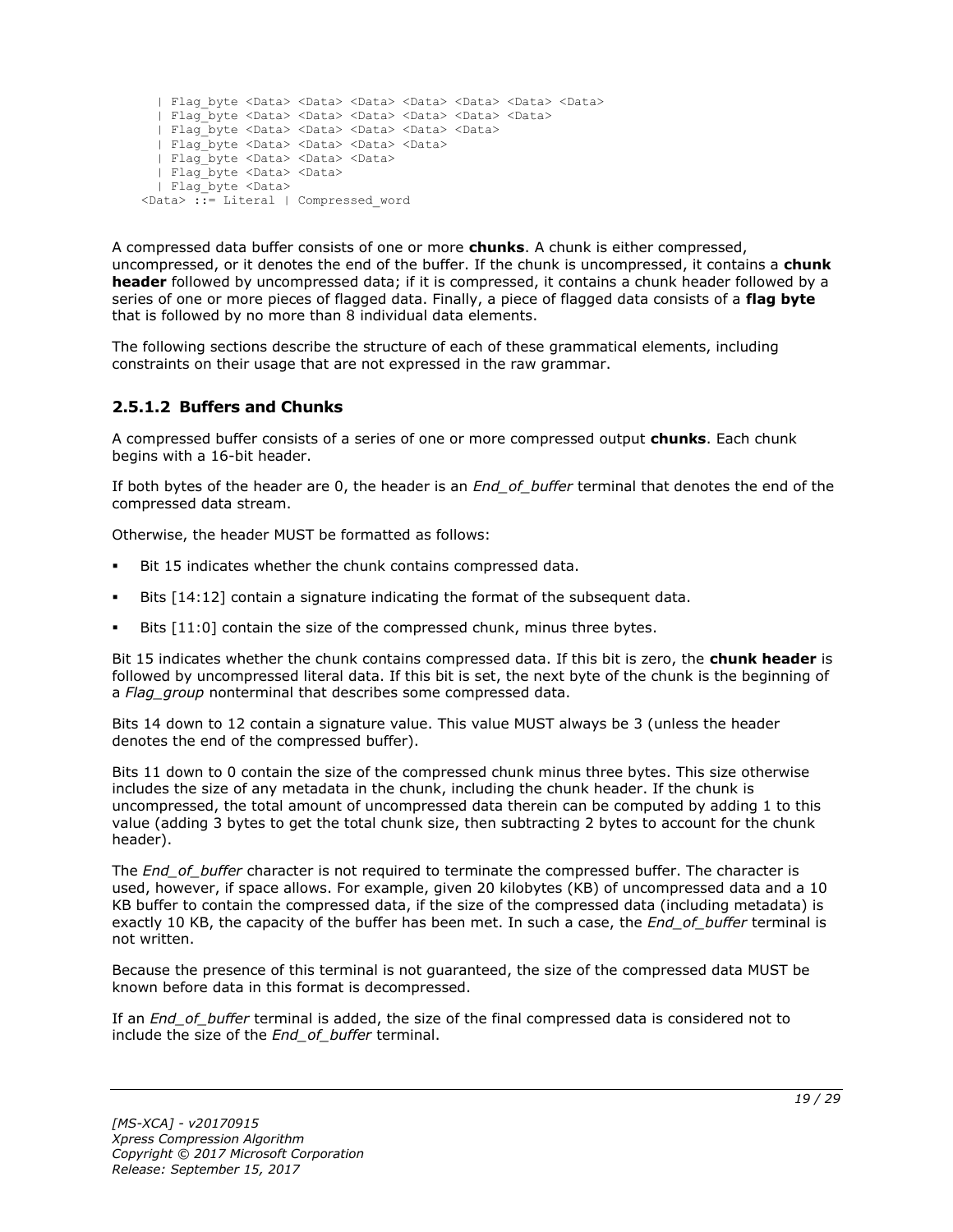### <span id="page-19-0"></span>**2.5.1.3 Flag Groups**

If a **chunk** is compressed, its **chunk header** is immediately followed by the first byte of a *Flag\_group* nonterminal.

A **flag group** consists of a **flag byte** followed by zero or more data elements. Each data element is either a single literal byte or a two-byte compressed word. The individual bits of a **flag byte**, taken from low-order bits to high-order bits, specify the formats of the subsequent data elements (such that bit 0 corresponds to the first data element, bit 1 to the second, and so on). If the bit corresponding to a data element is set, the element is a two-byte compressed word; otherwise, it is a one-byte literal.

#### <span id="page-19-1"></span>**2.5.1.4 Data Elements**

A data element MUST either be an uncompressed literal or a compressed word. An uncompressed literal is a byte of data that was not compressed and can therefore be treated as part of the uncompressed data stream. A compressed word is a two-byte value that contains a length and a displacement and whose format varies depending on the portion of the data that is being processed.

Each compressed word consists of a D-bit displacement in the high-order bits and an L-bit length in the low-order bits, subject to the constraints that  $4 \leq D \leq 12$ ,  $4 \leq L \leq 12$ , and  $D + L = 16$ . The displacement in a compressed word is the difference between the current location in the uncompressed data (either the current read point when compressing or the current write point when decompressing) and the location of the uncompressed data corresponding to the compressed word, minus one byte. The length is the amount of uncompressed data that can be found at the appropriate displacement, minus three bytes. While using the compressed buffers, the stored displacement must be incremented by 1 and the stored length must be incremented by 3, to get the actual displacement and length.

For example, the input data for a given compression consists of the following stream:

F F G A A G F E D D E F F E E | F F G A A G F E D D E F E D D

In this case, the data prior to the vertical bar has already been compressed. The next 12 characters of the input stream match the first 12 characters of the data that was already compressed. Moreover, the distance from the current input pointer to the start of this matching string is 15 characters. This can be described by the  $\langle$ displacement, length> pair of  $\langle$ 15, 12>.

Decompression of this data produces the first portion of the input stream:

F F G A A G F E D D E F F E E |

The next data element is a <15,  $12$  bisplacement-length pair. The start of the uncompressed data is 15 characters behind the last character in the already uncompressed data, and the length of the data to read is 12 characters. Decompression results in the following buffer.

F F G A A G F E D D E F F E E F F G A A G F E D D E F |

This matches the original data stream.

F F G A A G F E D D E F F E E F F G A A G F E D D E F E D D

The sizes of the displacement and length fields of a compressed word vary with the amount of uncompressed data in the current chunk that has already been processed. The format of a given compressed word is determined as follows: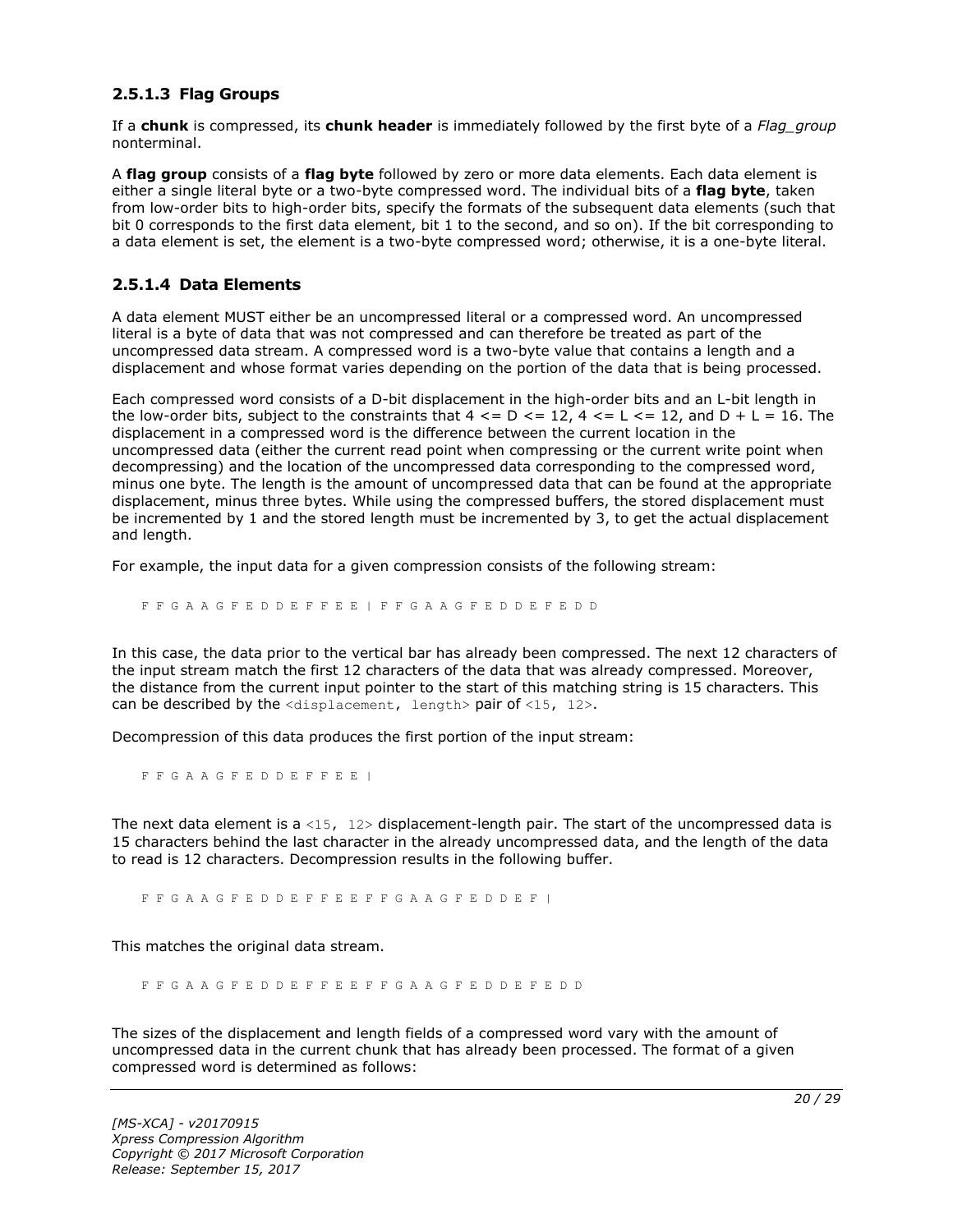Let U be the amount of uncompressed data that has already been processed in the current chunk (either the amount that has been read when compressing data or the amount that has been written when decompressing data).

Note that U depends on the offset from the start of a chunk and not the offset from the beginning of the uncompressed data.

Then let M be the largest value in  $[4...12]$  such that  $2^{M-1} < U$ , or 4 if there is no such value.

A compressed word then has the format  $D = M$  and  $L = 16 - M$ , with the displacement occupying D high-order bits and the length occupying L low-order bits.

# <span id="page-20-0"></span>**2.5.2 Initialization**

None.

### <span id="page-20-1"></span>**2.5.3 Processing Rules**

Input streams are compressed in units of 4096 bytes. The process of creating a chunk is complete if at least 4096 bytes of data or the remainder of the input buffer is compressed. If the data remains in the input buffer, the processing of a new chunk is started.

Lempel-Ziv compression does not require that the entirety of the data to which a compressed word refers actually be in the uncompressed buffer when the word is processed. In other words, it is not required that  $(U -$  displacement + length  $U$ . Therefore, when processing a compressed word, data MUST be copied from the start of the uncompressed target region to the end—that is, the byte at (U – displacement) MUST be copied first, then  $(U -$  displacement  $+ 1)$ , and so on, because the compressed word might refer to data that will be written during decompression.

Some of the bits in a flag byte might not be used. To process compressed buffers, the size of the compressed chunk that is stored in the chunk header MUST be used to determine the position of the last valid byte in the chunk. The size value MUST ignore flag bits that correspond to bytes outside the chunk.

#### <span id="page-20-2"></span>**2.5.4 Processing**

For a discussion of [LZ77](#page-4-4) processing similar to that of the LZNT1 variant, see sections [2.3](#page-14-0) and [2.4](#page-15-0) on Plain LZ77 compression and decompression.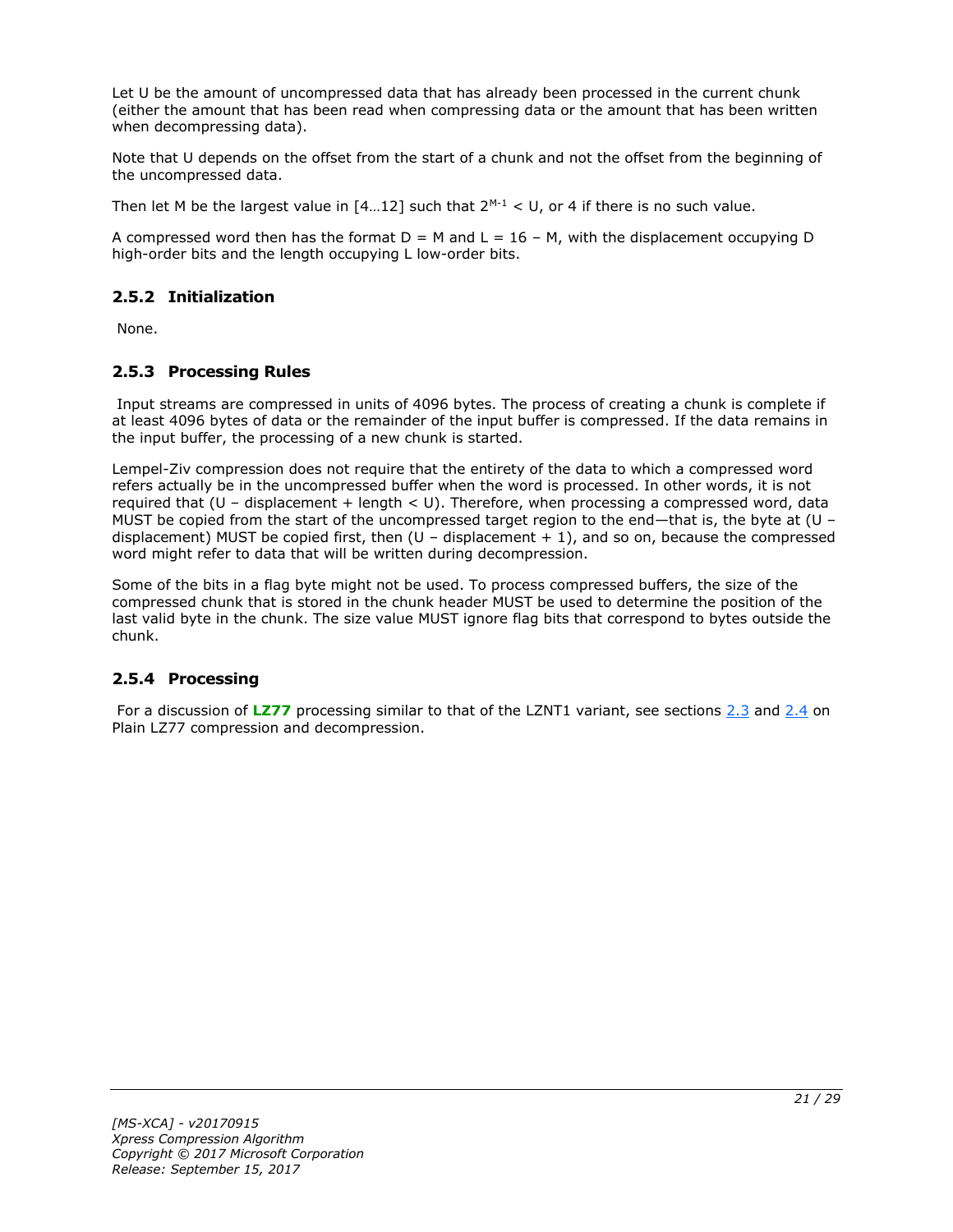# <span id="page-21-0"></span>**3 Algorithm Examples**

# <span id="page-21-1"></span>**3.1 LZ77**

With the Plain LZ77 variant of the algorithm, the uncompressed ASCII string abcdefghijklmnopgrstuvwxyz is compressed as follows, in hexadecimal.

3f 00 00 00 61 62 63 64 65 66 67 68 69 6a 6b 6c 6d 6e 6f 70 71 72 73 74 75 76 77 78 79 7a

The first 4 bytes encode the first 32 literal or match flags (in this case, 26 zero bits, representing the 26 literals to follow, then 6 one bits, because any extra flag bits are ones). The next 26 bytes are the ASCII representation of the input string.

The uncompressed input is the 300-byte ASCII string:

abcabcabcabcabcabcabcabcabcabcabcabcabcabcabcabcabcabcabcabcabcabcabcabcabcabcabcabcabcabcabc abcabcabcabcabcabcabcabcabcabcabcabcabcabcabcabcabcabcabcabcabcabcabcabcabcabcabcabcabcabcabc abcabcabcabcabcabcabcabcabcabcabcabcabcabcabcabcabcabcabcabcabcabcabcabcabcabcabcabcabcabcabc abcabcabcabcabcabcabc

In this case, using Plain LZ77, those 300 bytes are encoded as follows:

ff ff ff 1f 61 62 63 17 00 0f ff 26 01

This is the encoding of abc [match: distance =  $3$ , length = 297].

#### <span id="page-21-2"></span>**3.2 LZ77+Huffman**

The uncompressed ASCII string abcdefghijklmnopqrstuvwxyz is compressed as a sequence of literals, as follows, in hexadecimal.

00 00 00 00 00 00 00 00 00 00 00 00 00 00 00 00 00 00 00 00 00 00 00 00 00 00 00 00 00 00 00 00 00 00 00 00 00 00 00 00 00 00 00 00 00 00 00 00 50 55 55 55 55 55 55 55 55 55 55 45 44 04 00 00 00 00 00 00 00 00 00 00 00 00 00 00 00 00 00 00 00 00 00 00 00 00 00 00 00 00 00 00 00 00 00 00 00 00 00 00 00 00 00 00 00 00 00 00 00 00 00 00 00 00 00 00 00 00 00 00 00 00 00 00 00 00 00 00 04 00 00 00 00 00 00 00 00 00 00 00 00 00 00 00 00 00 00 00 00 00 00 00 00 00 00 00 00 00 00 00 00 00 00 00 00 00 00 00 00 00 00 00 00 00 00 00 00 00 00 00 00 00 00 00 00 00 00 00 00 00 00 00 00 00 00 00 00 00 00 00 00 00 00 00 00 00 00 00 00 00 00 00 00 00 00 00 00 00 00 00 00 00 00 00 00 00 00 00 00 00 00 00 00 00 00 00 00 00 00 00 00 00 00 00 00 00 00 00 00 00 00 00 00 00 00 00 d8 52 3e d7 94 11 5b e9 19 5f f9 d6 7c df 8d 04 00 00 00 00

The first 256 bytes represent the **[Huffman code](#page-4-8)** lengths. In this case, most of these values are zero because those symbols are not used. The few nonzero values represent the code lengths (5 bits or 4 bits in this case) of the literal symbols corresponding to the ASCII characters of the lowercase alphabet, as well as the end-of-file (EOF) symbol (symbols index 256). The last few bytes in the buffer are the Huffman encoding of the string abcdefghijklmnopgrstuvwxyz[EOF].

The uncompressed data is the following 300-byte ASCII string:

abcabcabcabcabcabcabcabcabcabcabcabcabcabcabcabcabcabcabcabcabcabcabcabcabcabcabcabcabcabcabc abcabcabcabcabcabcabcabcabcabcabcabcabcabcabcabcabcabcabcabcabcabcabcabcabcabcabcabcabcabcabc abcabcabcabcabcabcabcabcabcabcabcabcabcabcabcabcabcabcabcabcabcabcabcabcabcabcabcabcabcabcabc abcabcabcabcabcabcabc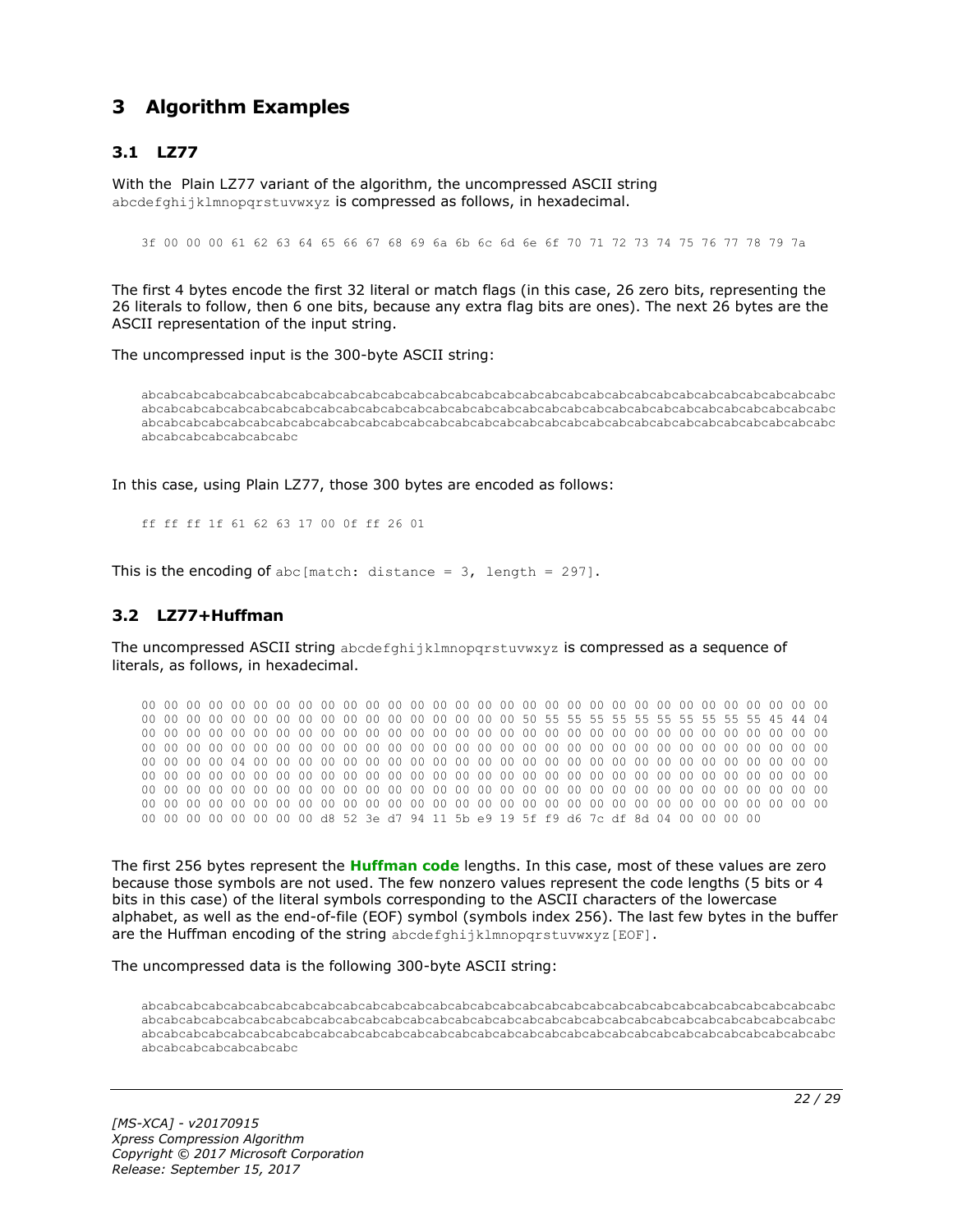#### The LZ77+Huffman algorithm encodes it as follows:

00 00 00 00 00 00 00 00 00 00 00 00 00 00 00 00 00 00 00 00 00 00 00 00 00 00 00 00 00 00 00 00 00 00 00 00 00 00 00 00 00 00 00 00 00 00 00 00 30 23 00 00 00 00 00 00 00 00 00 00 00 00 00 00 00 00 00 00 00 00 00 00 00 00 00 00 00 00 00 00 00 00 00 00 00 00 00 00 00 00 00 00 00 00 00 00 00 00 00 00 00 00 00 00 00 00 00 00 00 00 00 00 00 00 00 00 00 00 00 00 00 00 00 00 00 00 00 00 02 00 00 00 00 00 00 00 00 00 00 00 00 00 00 20 00 00 00 00 00 00 00 00 00 00 00 00 00 00 00 00 00 00 00 00 00 00 00 00 00 00 00 00 00 00 00 00 00 00 00 00 00 00 00 00 00 00 00 00 00 00 00 00 00 00 00 00 00 00 00 00 00 00 00 00 00 00 00 00 00 00 00 00 00 00 00 00 00 00 00 00 00 00 00 00 00 00 00 00 00 00 00 00 00 00 00 00 00 00 00 00 00 00 00 00 00 00 00 00 00 00 00 00 00 00 00 00 a8 dc 00 00 ff 26 01

The first 256 bytes are the Huffman code lengths. The nonzero symbols are the literals 'a', 'b', and 'c'; the EOF symbol; and one match symbol. The last few bytes encode abc[match: distance=3, length=297][EOF]. This example illustrates how long match lengths are encoded. In the last bytes of the compressed data, note the calculation  $0x126 = 294 = 297 - 3$ . Because it is the minimum match length, 3 is subtracted from each match length before it is encoded.

#### <span id="page-22-0"></span>**3.3 LZNT1**

The following shows an example of **[LZ77](#page-4-4)** compression in which the compressed word references data that is not wholly contained in the uncompressed buffer at the time when the word is processed. In this scenario, the compressed word is processed by copying data from the start of the uncompressed target region to the end.

The following ANSI string, including the terminal NUL, is 142 bytes in length.

F# F# G A A G F# E D D E F# F# E E F# F# G A A G F# E D D E F# E D D E E F# D E F# G F# D E F# G F# E D E A F# F# G A A G F# E D D E F# E D D

The algorithm, using the standard compression engine, produces the following hexadecimal output with a length of 59 bytes.

0x00000000: 38 b0 88 46 23 20 00 20 0x00000008: 47 20 41 00 10 a2 47 01 0x00000010: a0 45 20 44 00 08 45 01 0x00000018: 50 79 00 c0 45 20 05 24 0x00000020: 13 88 05 b4 02 4a 44 ef 0x00000028: 03 58 02 8c 09 16 01 48 0x00000030: 45 00 be 00 9e 00 04 01 0x00000038: 18 90 00

The compressed data is contained in a single chunk. The chunk header, interpreted as a 16-bit value, is 0xB038. Bit 15 is 1, so the chunk is compressed; bits 14 through 12 are the correct signature value (3); and bits 11 through 0 are decimal 56, so the chunk is 59 bytes in size.

The next byte, 0x88, is a flag byte. Bits 0, 1, and 2 of this byte are clear, so the next 3 bytes are not compressed. They are 0x46 ('F'), 0x23 ('#'), and 0x20 (a space). The output stream now contains "F# ".

Bit 3 of the flag byte is set, however, so the next two bytes are part of a compressed word; in this case, that word is 0x2000. Here, the offset from the start of the uncompressed data, U, is 3 bytes; there is no value M such that M  $>= 4$  and  $2^{M-1} < U$ , so the compressed word has 4 bits of displacement and 12 bits of length. The stored displacement is 2 (0010) and the stored length is 0 (0000 0000 0000); the actual displacement is 3 (2 + 1 = 3) and the length is 3 (0 + 3 = 3). The next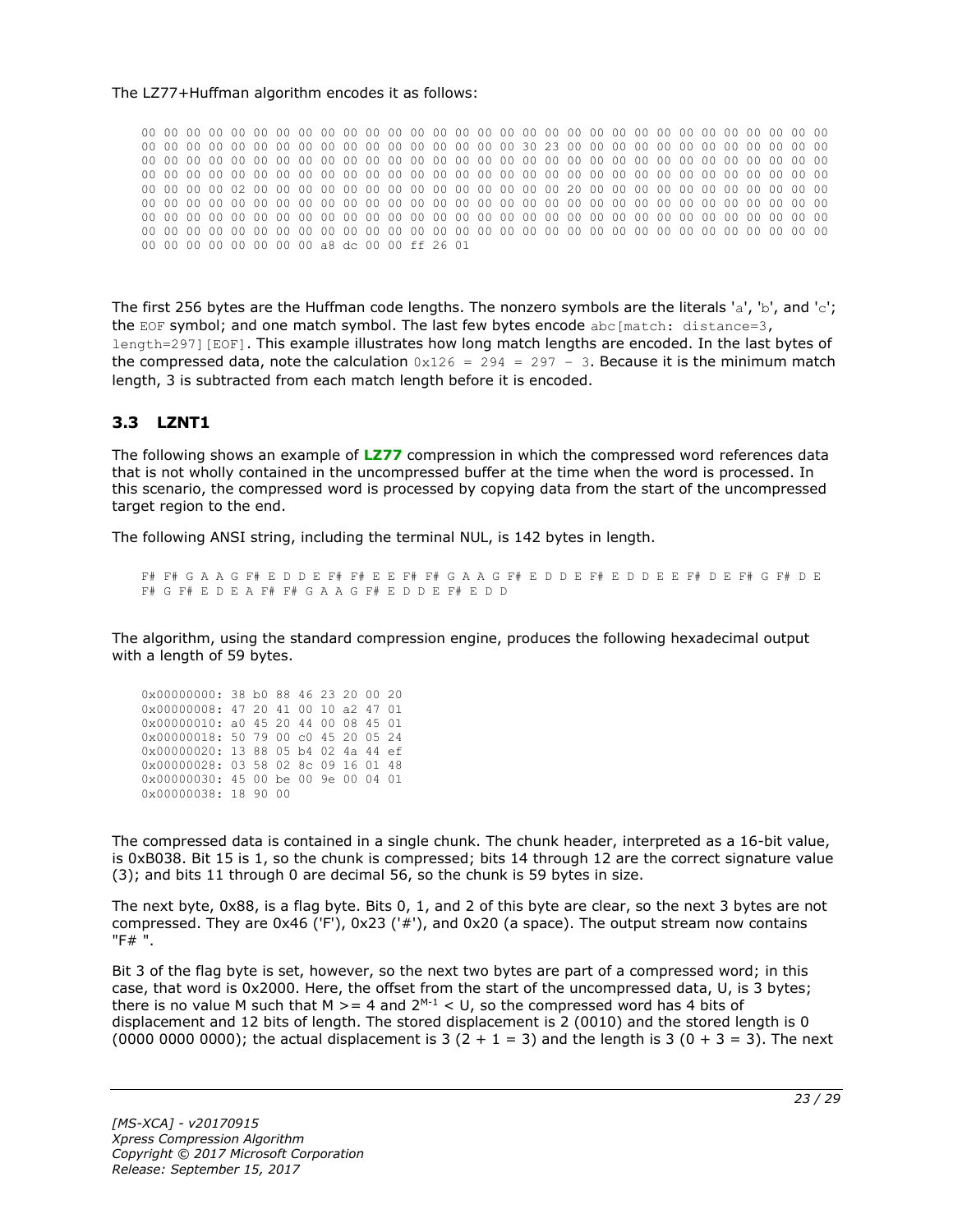3 characters of uncompressed data are "F# ", which results in an uncompressed string of length 6: "F# F# ".

Bits 4 through 6 of the flag byte are clear, so the next three bytes are literals: 0x47 ('G'), 0x20 (a space), and 0x41 ('A'). The string is now "F# F# G A". Bit 7 is set, so the next two bytes are a compressed word, 0x1000. The offset from the start of the chunk is 9 bytes, so the compressed word once again has 4 bits of displacement and 12 bits of length. The stored displacement is 1 (0001) and the stored length is 0 (0000 0000 0000); thus, the final displacement is 2 (1 + 1 = 2) and the final length is  $3(0 + 3 = 3)$ .

This is a case in which the current uncompressed length (9 bytes) minus the displacement plus the length (10 bytes) actually exceeds the amount of uncompressed data, so character-by-character copying from the beginning of the displaced region is important. The first character is a space, so the string is "F# F# G A "; the next character is an A, resulting in "F# F# G A A"; and the next is the space that was just written, resulting in "F# F# G A A ".

The rest of the decompression proceeds similarly.

The final flag byte is located at offset 0x37. This is the 56th byte of compressed data; only three bytes remain. The flag byte is 0x01, so the next two bytes are a single compressed word. The final byte is a literal value, 0x00. The remainder of the flag byte is ignored because no data remains in the buffer.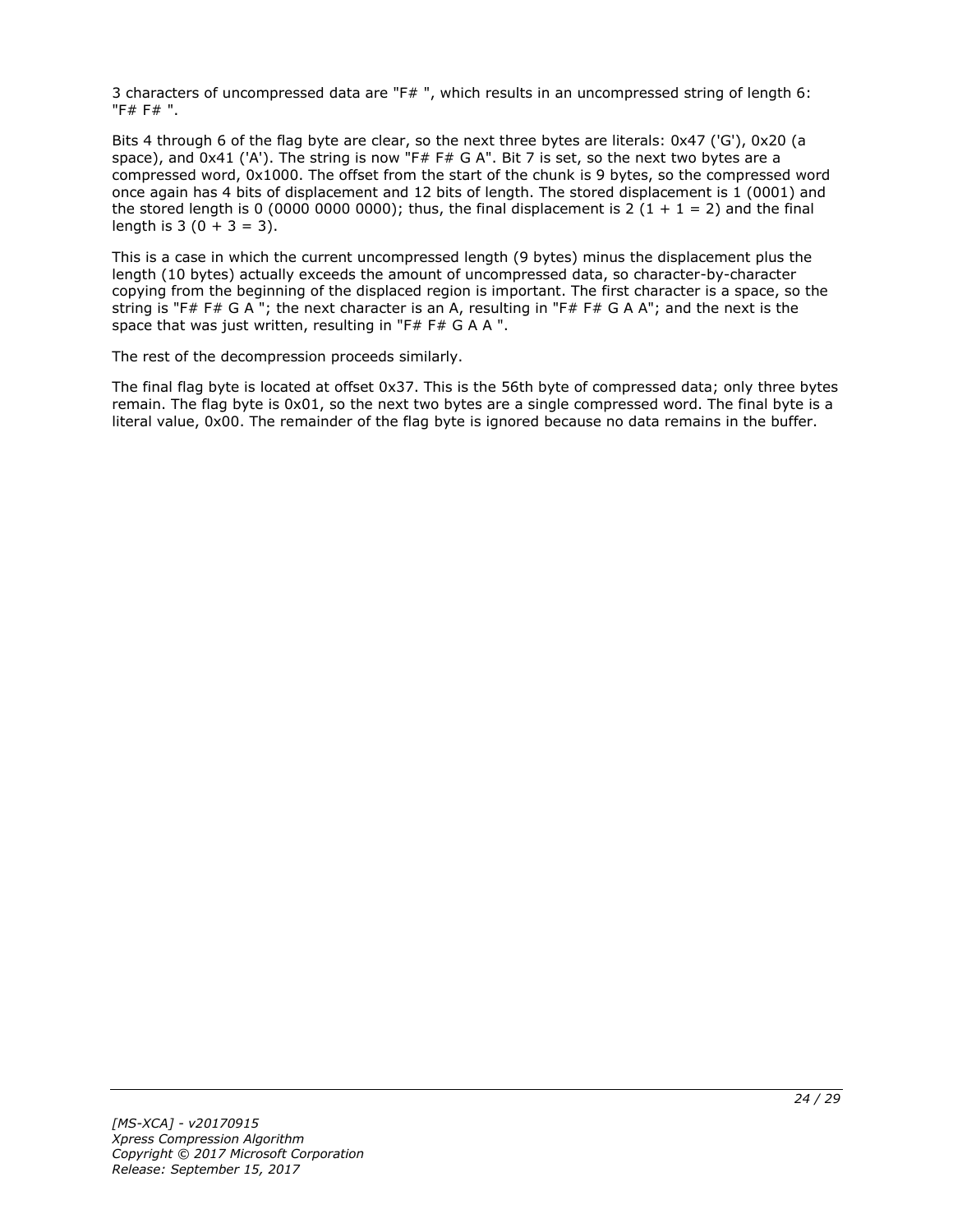# <span id="page-24-0"></span>**4 Security**

# <span id="page-24-1"></span>**4.1 Security Considerations for Implementers**

Implementers of the decompression method need to ensure that their code fails correctly on invalid input instead of overwriting memory locations outside the caller's output buffer. Implementers need to assume that the input buffer could be corrupted or might be maliciously constructed to cause the decompression function to read or write outside the buffers it is provided. A particularly subtle case involves guarding against integer/pointer overflow bugs when the input buffer contains long match lengths.

# <span id="page-24-2"></span>**4.2 Index of Security Parameters**

None.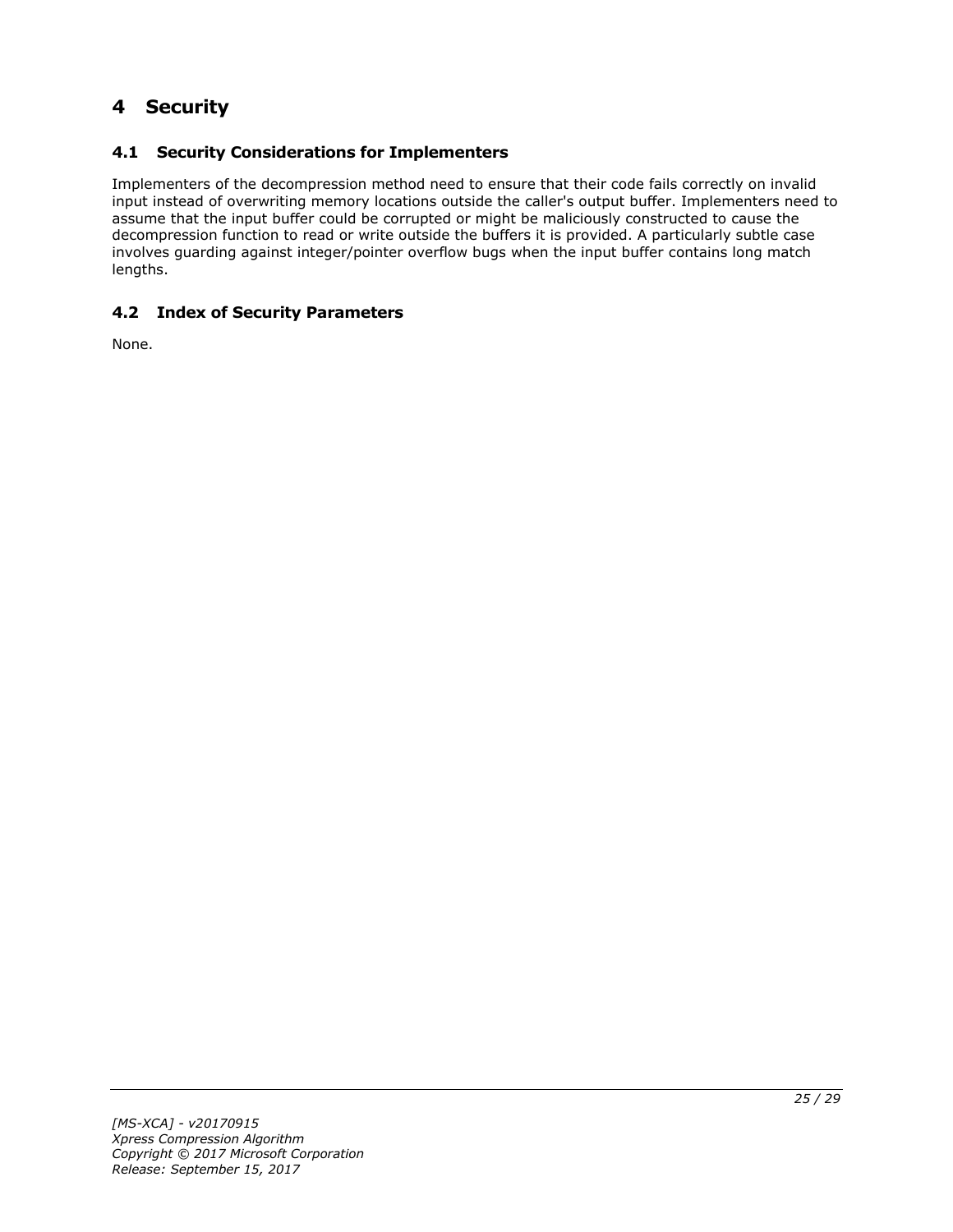# <span id="page-25-0"></span>**5 Appendix A: Product Behavior**

The information in this specification is applicable to the following Microsoft products or supplemental software. References to product versions include updates to those products.

- Windows 2000 operating system
- Windows XP operating system
- Windows Server 2003 operating system
- Windows Server 2003 R2 operating system
- Windows Vista operating system
- Windows Server 2008 operating system
- Windows 7 operating system
- Windows Server 2008 R2 operating system
- Windows 8 operating system
- Windows Server 2012 operating system
- Windows 10 operating system
- Windows Server 2016 operating system
- Windows Server operating system

Exceptions, if any, are noted in this section. If an update version, service pack or Knowledge Base (KB) number appears with a product name, the behavior changed in that update. The new behavior also applies to subsequent updates unless otherwise specified. If a product edition appears with the product version, behavior is different in that product edition.

Unless otherwise specified, any statement of optional behavior in this specification that is prescribed using the terms "SHOULD" or "SHOULD NOT" implies product behavior in accordance with the SHOULD or SHOULD NOT prescription. Unless otherwise specified, the term "MAY" implies that the product does not follow the prescription.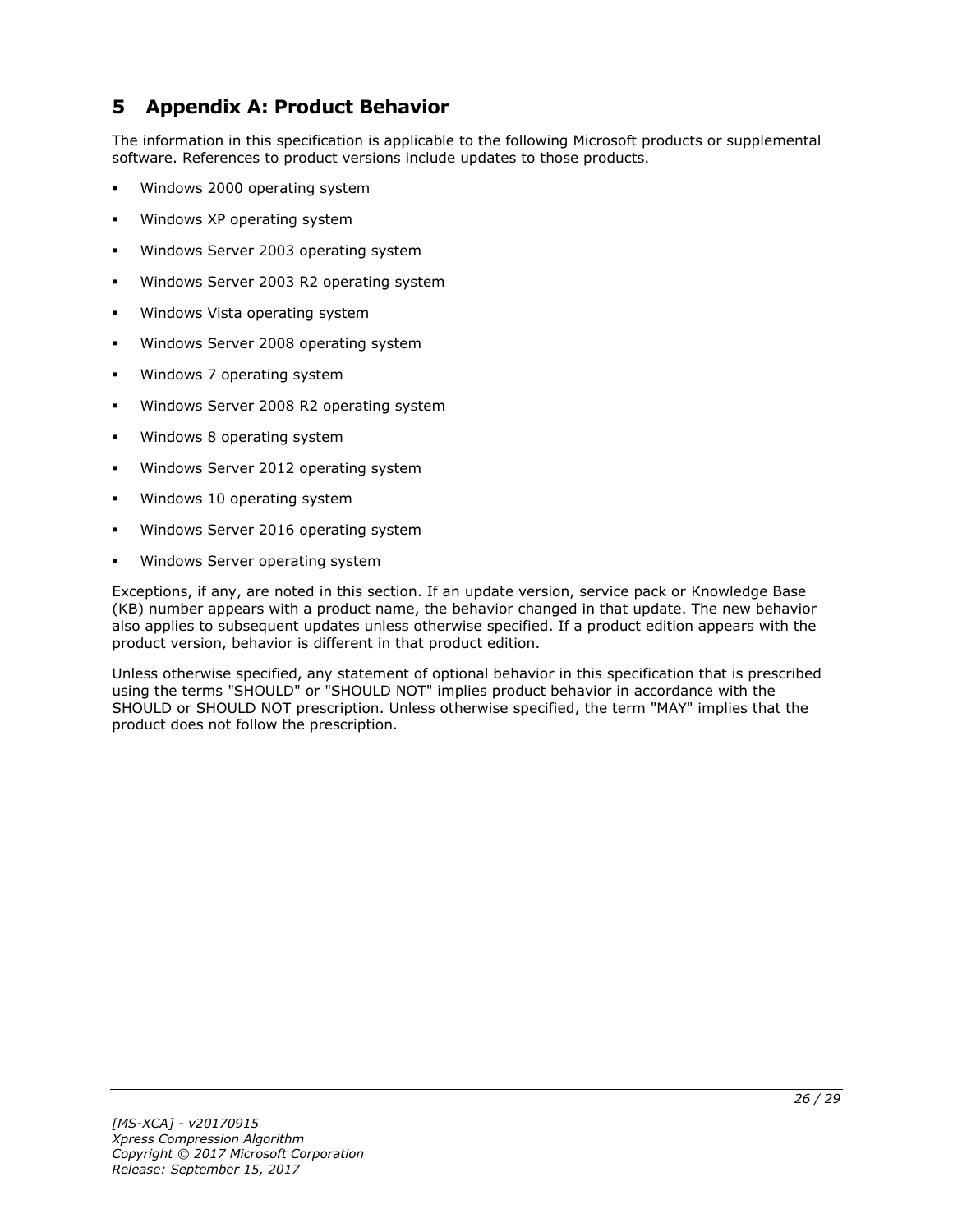# <span id="page-26-0"></span>**6 Change Tracking**

This section identifies changes that were made to this document since the last release. Changes are classified as Major, Minor, or None.

The revision class **Major** means that the technical content in the document was significantly revised. Major changes affect protocol interoperability or implementation. Examples of major changes are:

- A document revision that incorporates changes to interoperability requirements.
- A document revision that captures changes to protocol functionality.

The revision class **Minor** means that the meaning of the technical content was clarified. Minor changes do not affect protocol interoperability or implementation. Examples of minor changes are updates to clarify ambiguity at the sentence, paragraph, or table level.

The revision class **None** means that no new technical changes were introduced. Minor editorial and formatting changes may have been made, but the relevant technical content is identical to the last released version.

The changes made to this document are listed in the following table. For more information, please contact [dochelp@microsoft.com.](mailto:dochelp@microsoft.com)

| <b>Section</b> | <b>Description</b>                                                                                | <b>Revision class</b> |
|----------------|---------------------------------------------------------------------------------------------------|-----------------------|
|                | 5 Appendix A: Product Behavior   Added Windows Server to the list of applicable products.   Major |                       |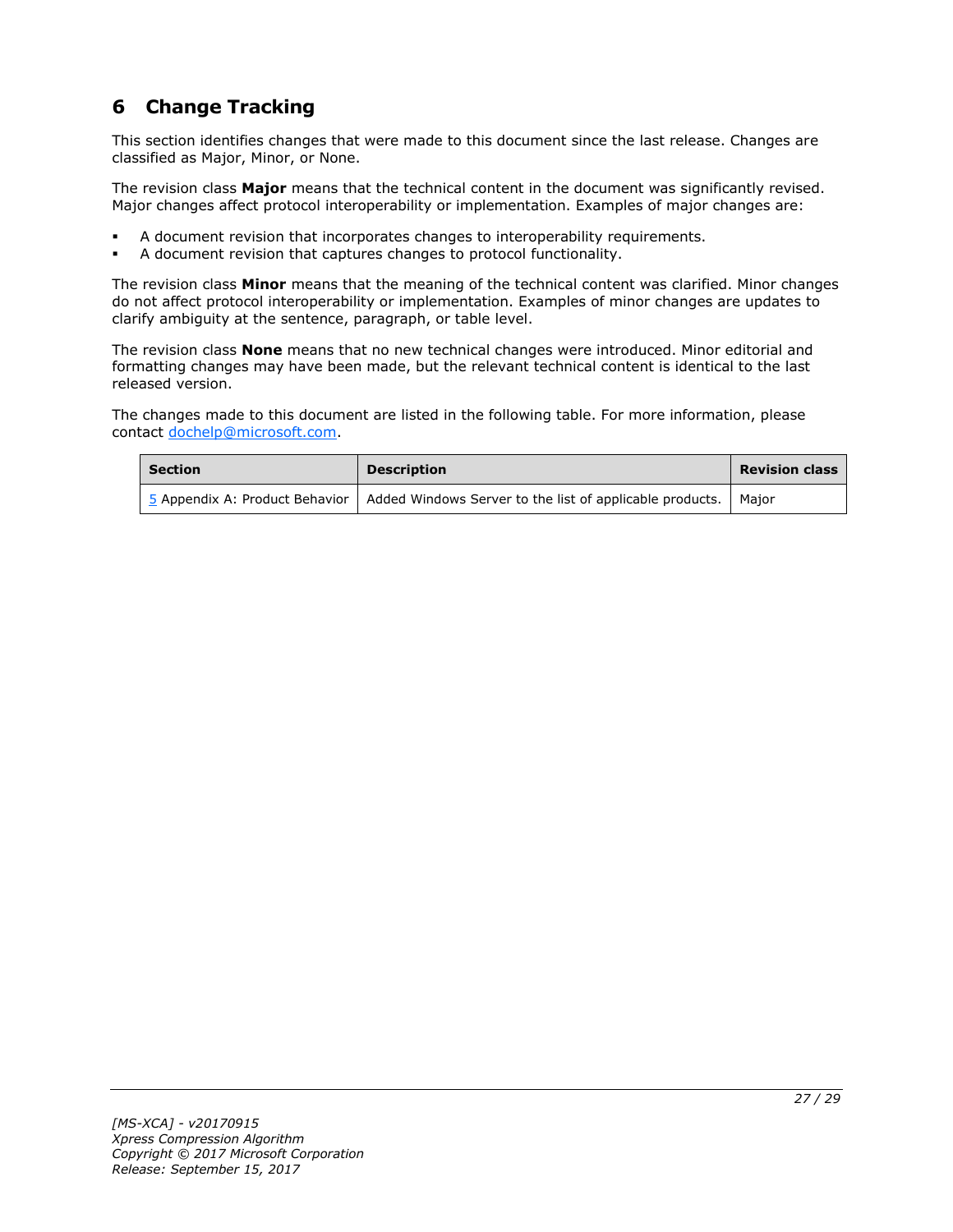# <span id="page-27-0"></span>**7 Index**

### **A**

Abstract data model [LZ77+Huffman compression algorithm](#page-6-2) 7 **[LZNT1](#page-17-1) 18**  [plain LZ77 compression algorithm](#page-14-1) 15 [plain LZ77 decompression algorithm](#page-15-1) 16 [Applicability](#page-5-3) 6

# **C**

[Change tracking](#page-26-0) 27

### **D**

Data model - abstract [LZ77+Huffman compression algorithm](#page-6-2) 7 [LZ77+Huffman decompression algorithm](#page-12-1) 13 [plain LZ77 compression algorithm](#page-14-1) 15 [plain LZ77 decompression algorithm](#page-15-1) 16

#### **E**

Examples [LZ77](#page-21-1) 22 [LZ77+Huffman](#page-21-2) 22 [LZNT1](#page-22-0) 23

### **G**

[Glossary](#page-4-1) 5

# **I**

Implementer - [security considerations](#page-24-1) 25 [Index of security parameters](#page-24-2) 25 [Informative references](#page-5-0) 6 Initialization [LZ77+Huffman compression algorithm](#page-6-3) 7 [LZ77+Huffman decompression algorithm](#page-12-2) 13 [LZNT1](#page-20-0) 21 [plain LZ77 compression algorithm](#page-14-2) 15 [plain LZ77 decompression algorithm](#page-15-2) 16 [Introduction](#page-4-0) 5

#### **L**

[LZ77 example](#page-21-1) 22 LZ77+Huffman Compression [overview](#page-6-1) 7 LZ77+Huffman compression algorithm [abstract data model](#page-6-2) 7 [initialization](#page-6-3) 7 [overview](#page-6-1) 7 phases [final encoding](#page-10-0) 11 [Huffman code construction](#page-9-0) 10 [LZ77](#page-6-6) 7 [processing rules](#page-6-4) 7 LZ77+Huffman decompression algorithm [abstract data model](#page-12-1) 13

 [initialization](#page-12-2) 13 [processing](#page-13-0) 14 [processing rules](#page-12-3) 13 [LZ77+Huffman example](#page-21-2)[LZNT1 algorithm abstract data model](#page-17-1)[LZNT1 algorithm buffer format](#page-17-2)[LZNT1 algorithm details](#page-17-0)[LZNT1 algorithm initialization](#page-20-0)[LZNT1 algorithm processing](#page-20-2)[LZNT1 algorithm processing rules](#page-20-1)[LZNT1 example](#page-22-0) 23

#### **N**

[Normative references](#page-4-3) 5

#### **O**

[Overview \(synopsis\)](#page-5-1) 6

#### **P**

Parameters - [security index](#page-24-2) 25 Phases - LZ77+Huffman compression algorithm [final encoding](#page-10-0) 11 [Huffman code construction](#page-9-0) 10 [LZ77](#page-6-6) 7 Plain LZ77 compression algorithm [abstract data model](#page-14-1) 15 [initialization](#page-14-2) 15 [processing](#page-14-4) 15 [processing rules](#page-14-3) 15 Plain LZ77 decompression algorithm [abstract data model](#page-15-1) 16 [initialization](#page-15-2) 16 [processing](#page-16-1) 17 [processing rules](#page-16-0) 17 Processing [LZ77+Huffman decompression algorithm](#page-13-0) 14 [LZNT1](#page-20-2) 21 [plain LZ77 compression algorithm](#page-14-4) 15 [plain LZ77 decompression algorithm](#page-16-1) 17 Processing rules [LZ77+Huffman compression algorithm](#page-6-4) 7 [LZ77+Huffman decompression algorithm](#page-12-3) 13 **[LZNT1](#page-20-1) 21**  [plain LZ77 compression algorithm](#page-14-3) 15 [plain LZ77 decompression algorithm](#page-16-0) 17 [Product behavior](#page-25-0) 26

#### **R**

References [informative](#page-5-0) 6 [normative](#page-4-3) 5 [Relationship to protocols and other algorithms](#page-5-2) 6

#### **S**

**Security** [implementer considerations](#page-24-1) 25

*[MS-XCA] - v20170915 Xpress Compression Algorithm Copyright © 2017 Microsoft Corporation Release: September 15, 2017*